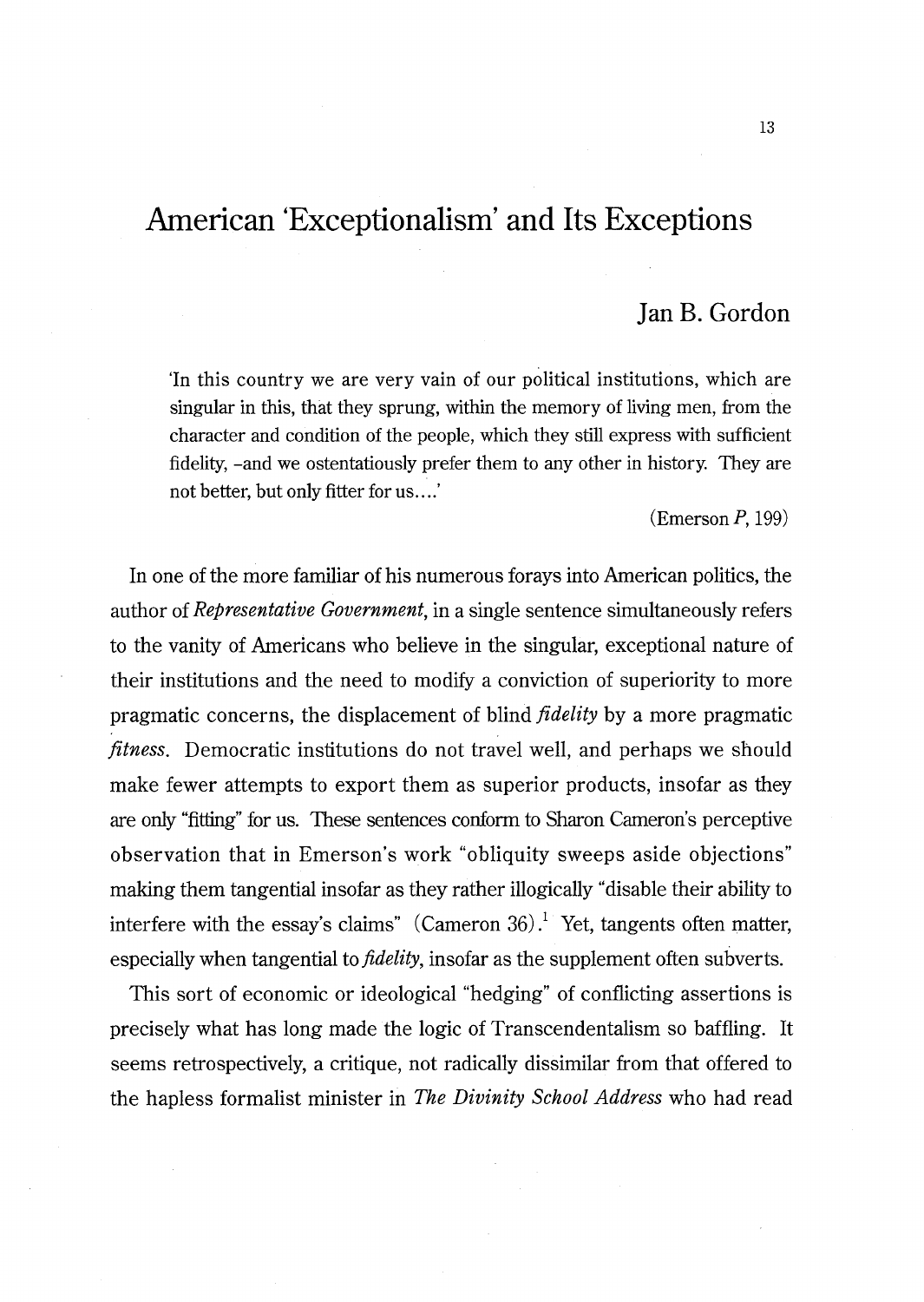#### 14 Ian B. Gordon

many religious texts but in the entire discourse, gave no evidence that "he had ever lived at all" (Emerson DSA, 81). It also of course criticizes American Exceptionalism: the belief that, as one of our iconic hymns would have it, "God shed his Grace on thee," and therefore that our democratic institutions only *fit*  us. We were, in this model, the *singular* beneficiaries of divine election, as if the country had inherited a divine legacy. If this be the case, then such recent initiatives as "spreading democratic institutions," much less "regime change," seem delusional at best and occasionally even hypocritical. It is very difficult to reconcile what is presumably exceptional with *universal* values and avoid hypocrisy or, alternatively that we Americans arbitrarily create the sacred from situational ethics:

We may be wise in asserting the advantage in modern times of the democratic form, but to other states of society, in which religion consecrated the monarchical, that and not this was expedient.

 $(Emerson P, 199)$ 

We almost forget that America was a country where religion almost "consecrated the monarchical," vestiges of which to this day, surround the instantiation of, if not the monarchical, at least our elected officials. The President of the United States assumes office with his hand upon the Holy Bible and witnesses testify in our judicial system by promising to "tell the whole truth and nothing but the truth, so help me God" with hand on Holy Writ. In the mid-fifties the words "Under God" were added to the Pledge of Allegiance, as if to reaffirm what appears on both paper and metallic specie, "In God We Trust." In an ever-weakening currency these days, without the backing of gold as formerly, one can only hope that God's Trust Bank is worth our faithful deposits sufficient to return them with interest when called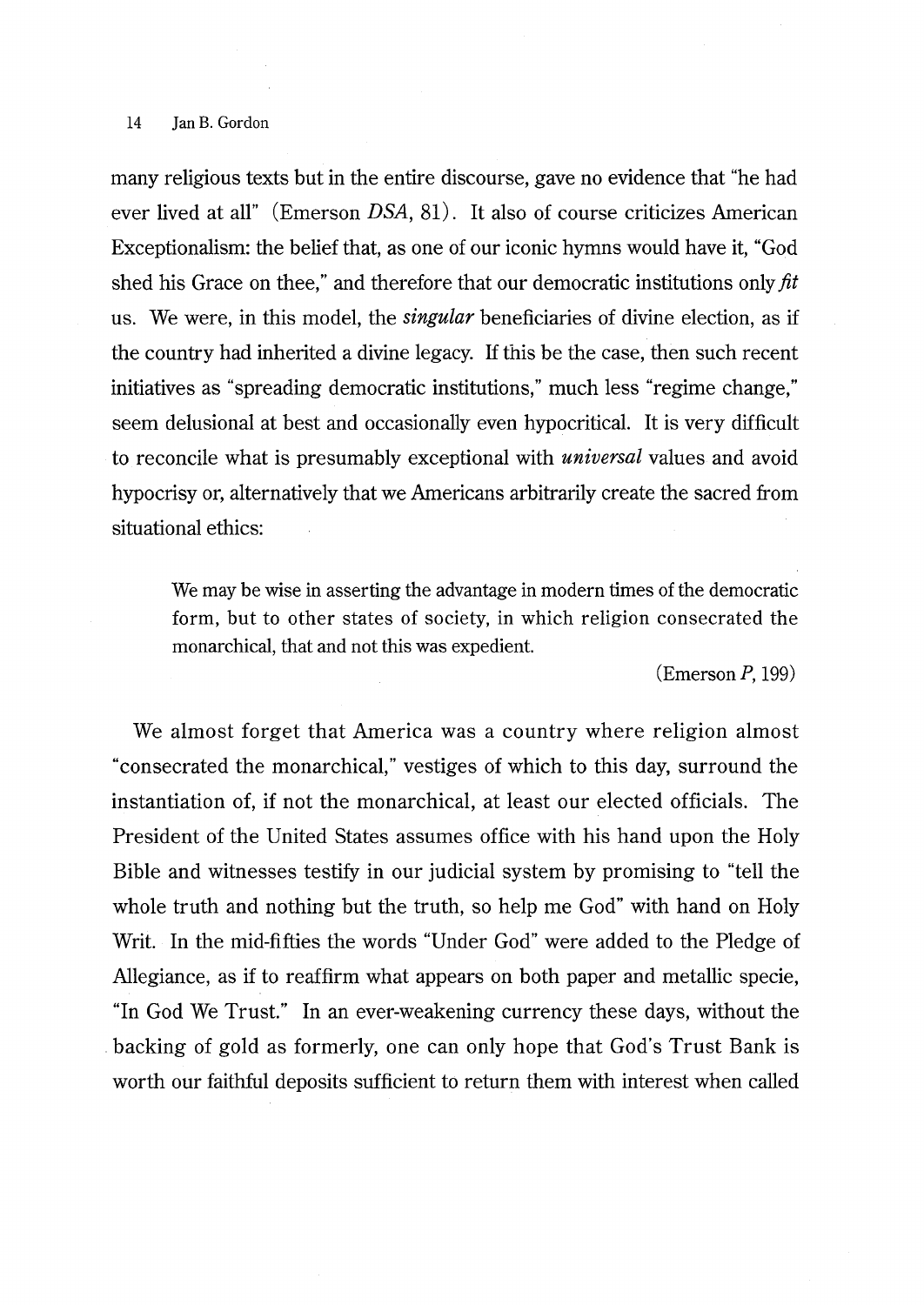upon. Even though Melville's *The Confidence-Man* should remind us, ifWalter Benn Michael's research did not, that once upon a time there were a plethora of privately issued currencies in circulation, all of which at various times demanded and occasionally received acceptance as legal tender.<sup>2</sup> Hence, in our immediate past, our unity evoked a mythic *United* States involving God, a unified country, and a unified currency-the acceptance of all three in a kind of "holy consanguinity," despite the eye on a pyramid (on the  $$1$  bill) $-$ a familiar Free Mason icon, appropriated, like Hester Prynne's curious complexion, from the East.

Perhaps we should be more tolerant of countries whose foundational myths are in fact rooted in an orthodox, inaccessible belief system, as ours originally was. Sacvan Bercovitch has over the years advanced the idea that "the City on the Hill" was conceived of as a quasi-political project embodying Divine hope for mankind.<sup>3</sup> Among the early Puritan divines, exemplified above all in the rhetoric of Cotton Mather, America was a promised land, the New Jerusalem, fully justifying what he termed a "Jeremiad." Not exactly *a]ihad,* but not so far way either. Although the myth promulgated by my junior high school American history teacher with the unforgettable name, Edsel Ford, presumed that the Puritans were in search of religious freedom, recent research has suggested that the Puritans had considerable freedom of worship in a yet dis-united Britain. They could not hold political office then and, until the nineteenth century, limited to members of the Established Church. But they underwent considerably less persecution than did Protestants and Catholics during the same period: the Thirty Years War on the continent and the English Civil War combined to kill nine million ! 4

There was no one to convert (at least prior to departure for the New World) insofar as the various (native) American Indian tribes were relatively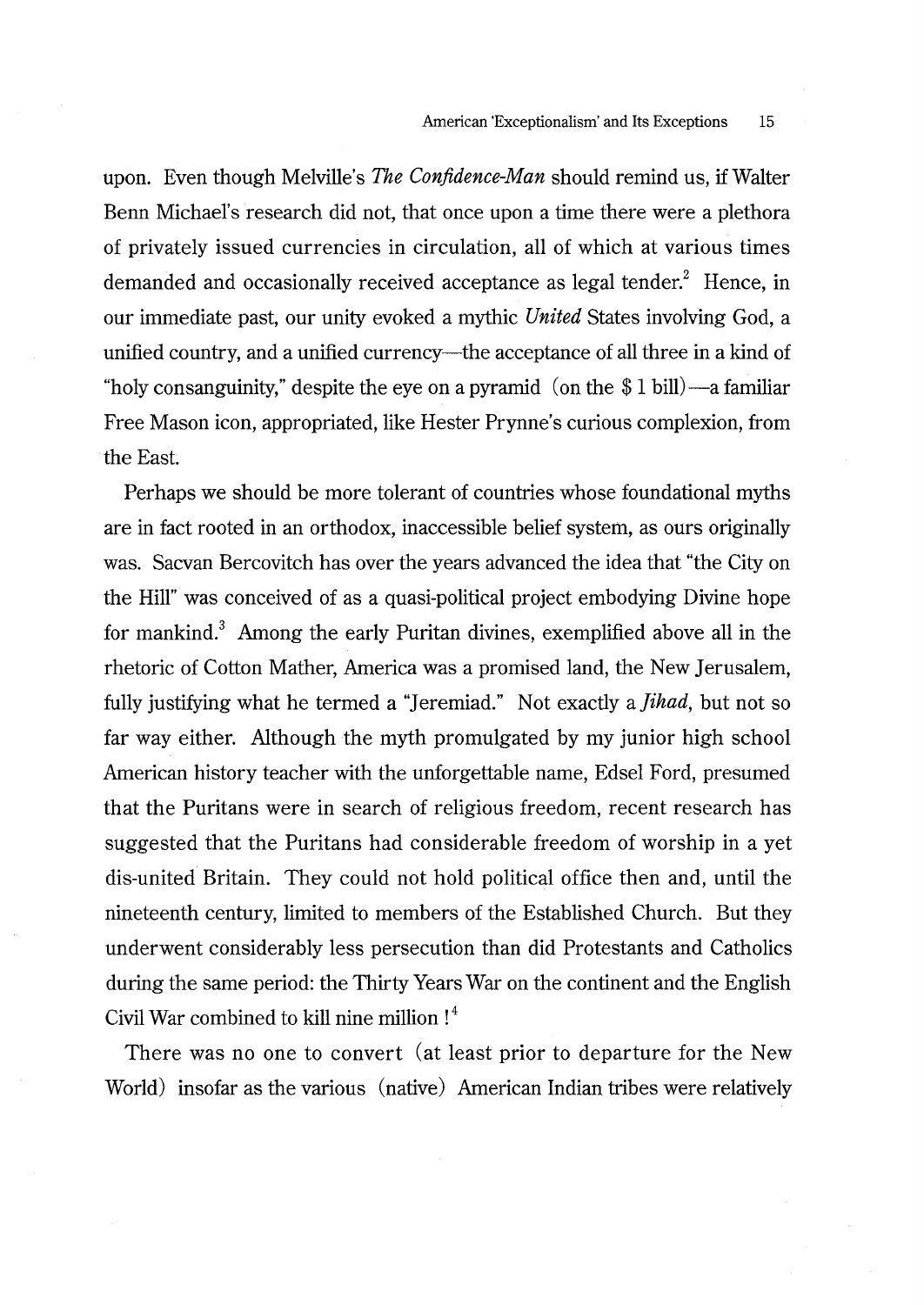unknown. Hence, the ill-fated Jamestown Colony as well as the more successful Massachusetts Bay Colony might be alternatively imagined, not as religious havens, but as "concessions" serving the political, economic, and religious needs of the colonists at the same time that it preserved a necessarily centripetal British Establishment. British history is replete with sending the country's ne' er-do-wells or those with anti-social behavior to the colonies (often imaginatively re-constructed as "empty countries") in the hopes that they might make a "name" (and fortune) for themselves. Was America then, in the strategy of the Crown, an opportunity for an "alternative Establishment" that would return a handsome profit on relatively small investment while keeping a watchful eye on the Spanish threat to the south and the French threat in what was to be French Canada? Just as with Singapore almost exactly twohundred years later, rocky, inhospitable New England was a "buffer," satisfying both British domestic needs and a policy of political "containment" of rival, conflicting European interests, particularly given the alliances of Phillip II of Spain with central European (non-Catholic) powers.

If the first non-native Americans were in fact economic migrants whose sponsored passage was so easily adaptable then and now to our myths of (religious) "freedom fighters" in flight from English religious persecution, then the displacement of the economic rationale by the theological would be logical enough. At the present time, religious persecution in one's home country (say, Mghanistan) is sufficient grounds for a hearing before a magistrate of the U. S. Immigration and Naturalization Service in consideration of temporary citizenship. That "fast track" to citizenship is the envy of undocumented, yet resident Mexican economic migrants cheaply harvesting greens for America's nightly salads, but under no religious persecution in their native country. Has sympathy for "religious persecution" been, historically,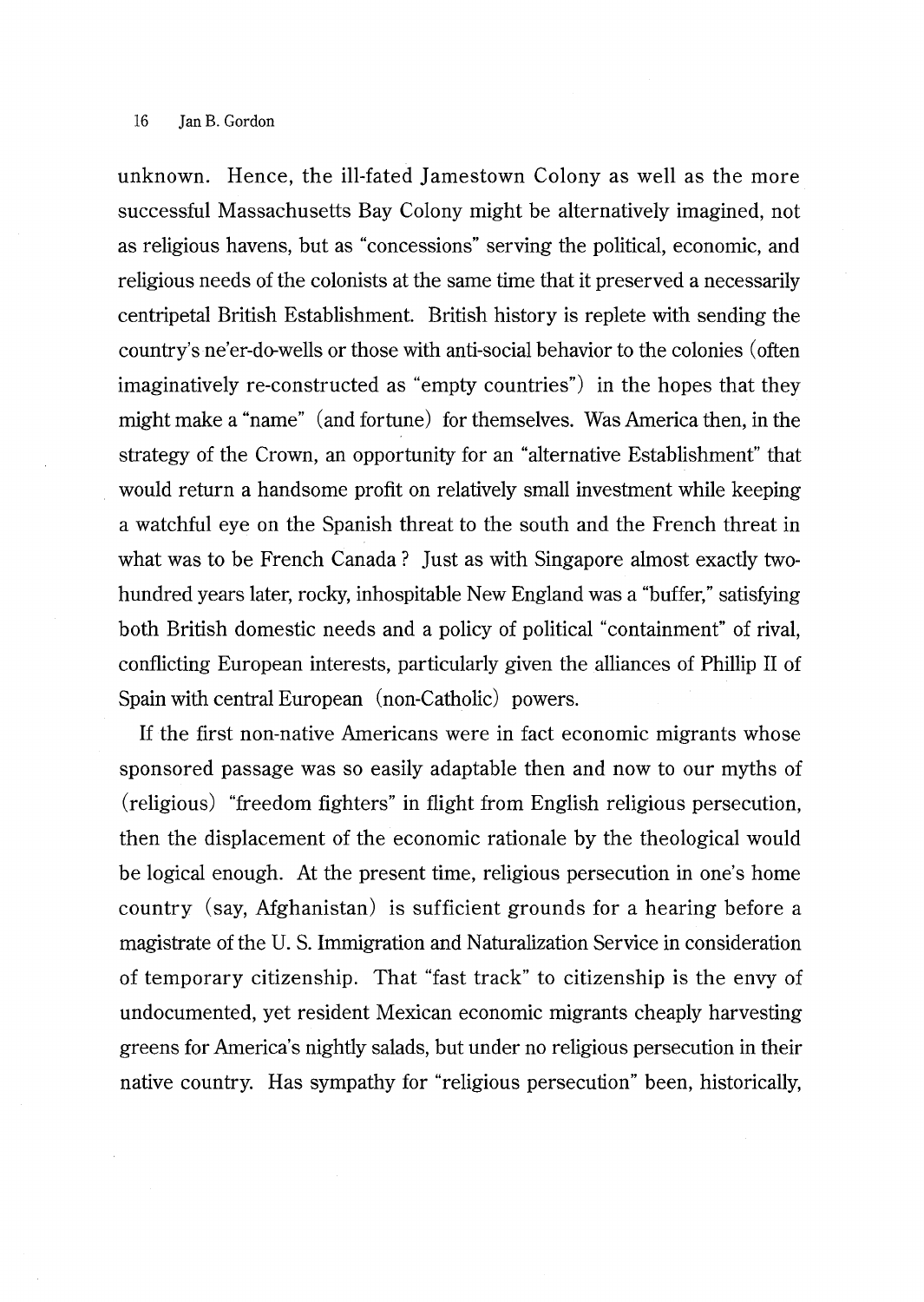part of our collective American DNA, because it "sells" better in masking our economic need for cheaper labor ?

This is to say, that religious persecution has a long history of making political "sense" in America, insofar as it exacts sympathy, which may explain why Israel, that new "City on the Hill" where the desert has been made to bloom-initially by the religiously persecuted from World War Il, but now with a substantial minority population of Arabs and Asian Jews-enjoys overwhelming public support in the United States among major parties. If America was the "New Jerusalem" in the dream visions of the pilgrims crossing the Atlantic as if they were being "delivered," much as Moses did the Israelites in Egypt (or as typologically Christ did the mariners on the Sea of Galilee in the *New Testament),* America seems to be returning the favor with unrestricted support for an Israel with a "New Jerusalem" as its capital, even if it involves displacing occupants claiming legal, if not historical, possession of the land.

Actually, the metaphor, "City on the Hill," was originally used by John Winthrop in 1630 before the *Arabella* made landfall, in reference to his perception that "the eyes of all people are upon us," i. e., that the colonists were a potentially universal example. Its transformation into a description of the uniqueness of the American political system with its enhanced theological overtones came only later, periodically renewed in John Kennedy's speech on the eve of his inauguration, and then by Justice Sandra Day O'Connor (who recited Winthrop's speech in its entirety at President Reagan's funeral), then in Sarah Palin's acceptance speech for the Republican nomination for Vice-President in 2008. Its most recent use is in the title of a documentary film made by a temporarily reborn Newt Gingrich and shown at the Kennedy Center entitled "A City Upon a Hill: The Spirit of American Exceptionalism."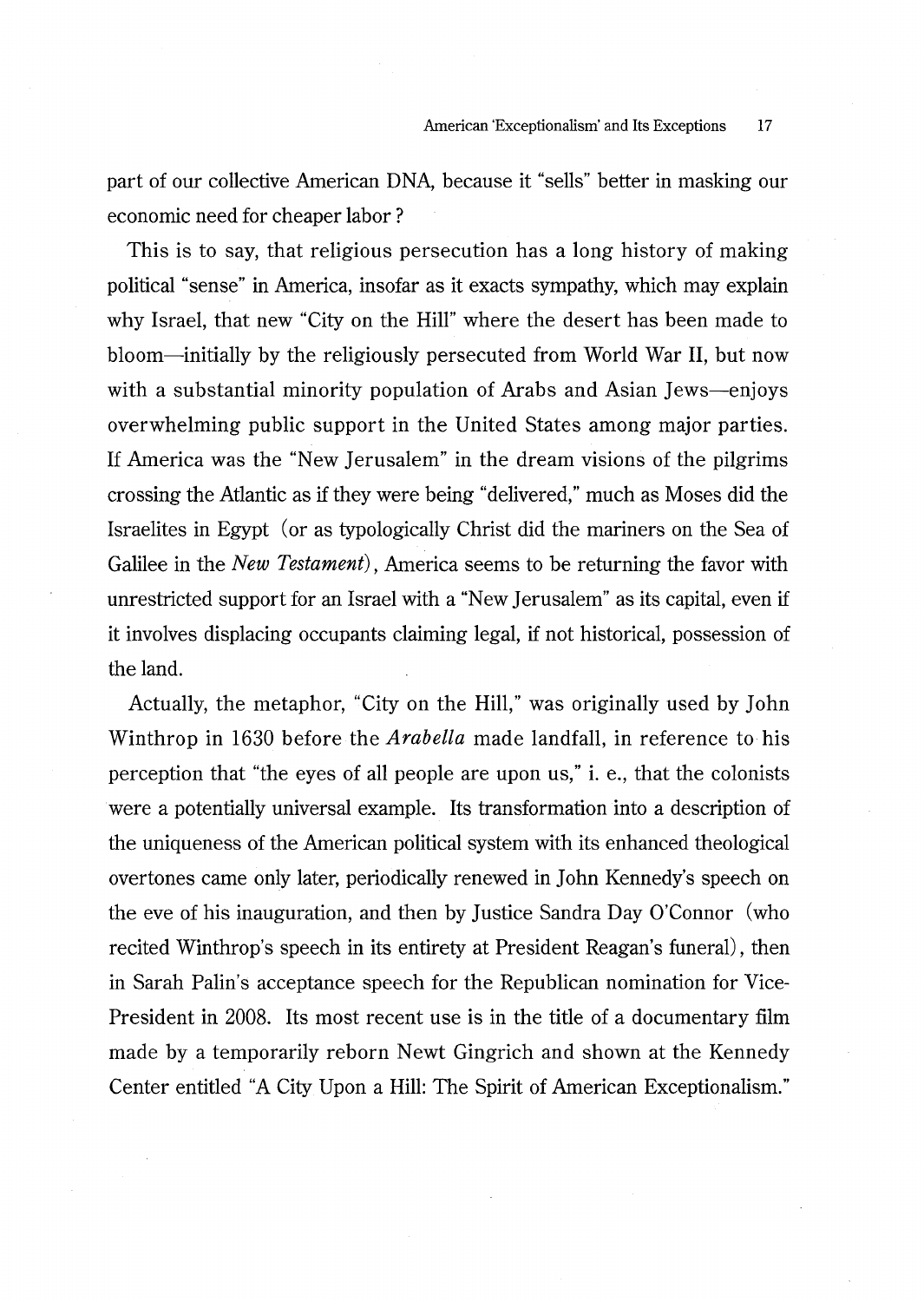#### 18 **Jan B. Gordon**

This is to say that the phrase itself has been put into a semiotic system to aid in the construction of an American Exceptionalism as its theological endowment, a covenant like that of Jerusalem, in need of restoration. This rhetorical rearrangement of verbal lines of descent, as we shall see in Thoreau, is crucial to a certain kind of America-a country allegedly closer to God.

No wonder that the most important figure of "deliverance" in modern America, a Southern rather than a New England Divine, should have begun an address recited in school rooms throughout the planet with a dream vision of a Promised Land, not exactly a "City on a Hill," but close enough, where children of different color might sit at the same table-even as he intimated that he would not be the one to lead them to the land across the waters. Without African-American Christian churches and their organizational skills and the moving, participatory sermons and an accompanying musical culture which screamed suffering (and to which we all danced as teenagers in a recalcitrant South) , America may have delayed the attempt to cross the river. The Rev. Martin Luther King, then, used the same ideological model, the "City on the Hill," to advocate a more progressive, liberal vision of the future kingdom. His ideal is neither Gov. Winthrop's universal, nor Sarah Palin's restorative model, but a dream vision of the liberated future.

There is an impulse in every culture to remain satisfied in that "chevy on the levy" of *Bye-Bye Miss American Pie,* and to use loss and nostalgia to turn back or, to "walk on by," but King's "City" is by no means nostalgic. The same metaphor is being used, but to *different* ideological ends. This dual usage should suggest that the "City on the Hill" is simultaneously a vanished ideal in need of restoration and one existing only in an indeterminate future, thereby appealing to both conservatives and liberals. This may explain its endurance: fantasy is indifferent to restoration.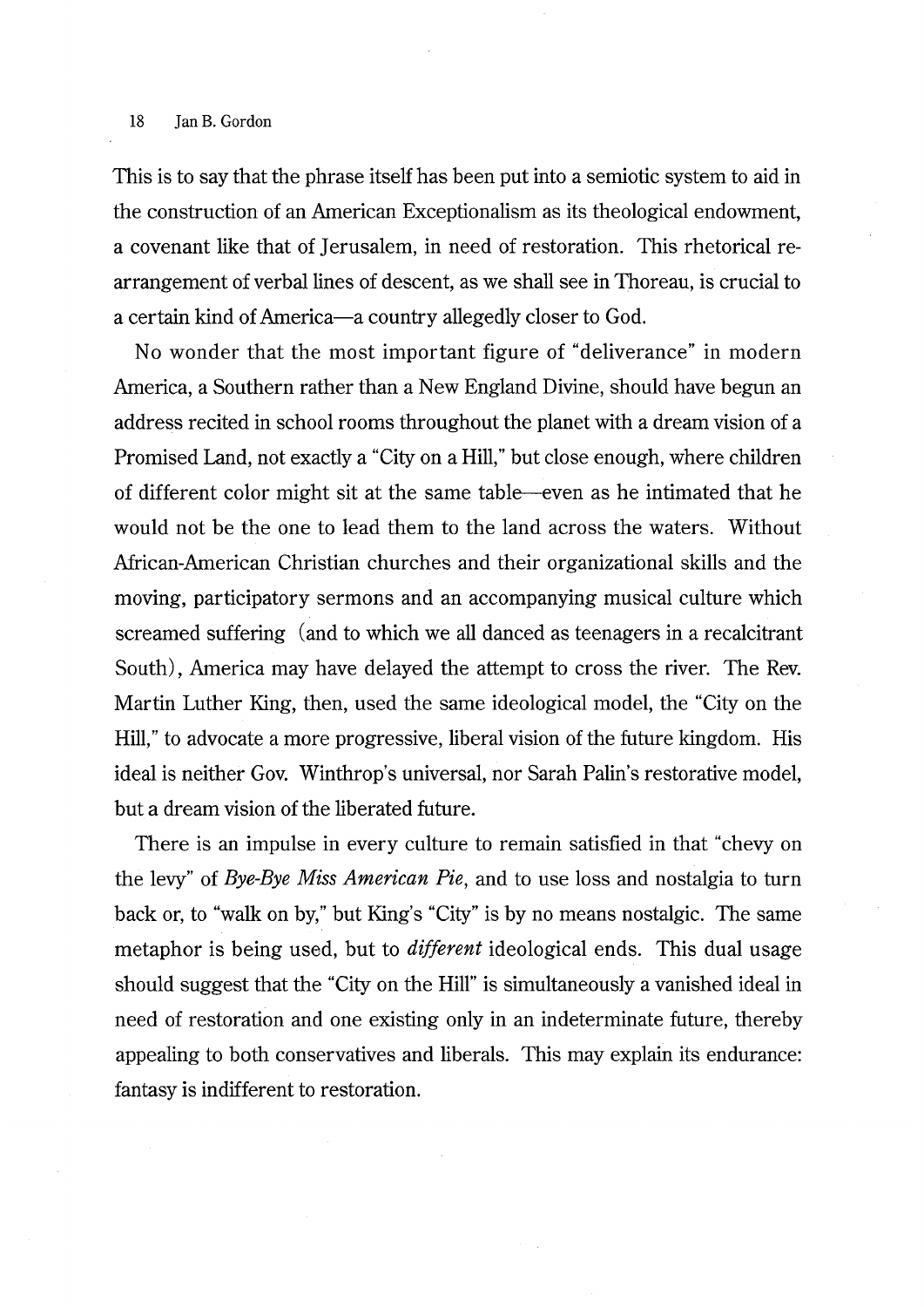A recurrent theme of our political rhetoric—the logic by which we define ourselves as a nation-has long emphasized America's uniqueness: the "last, best hope of mankind" or, as for George Bush *fils,* "the indispensable nation." Yet no one, to my knowledge, has ever explained why this singular indispensability rests upon America so exclusively in a world where several European countries (France, Germany, the former Soviet Union) have disappeared or changed geographic shape repeatedly over the years, and where a number of Asian nations have taken shape. Heirs of God's grace, for which the first immigrants in a country shaped by immigration offered "grace" and created a national holiday, seems of a piece with our near-religious conviction in our *exceptionalism,* as if there were in the various charters enabling colonies, something like the Covenant of the ancient Hebrews enabling a myth of a "Chosen People."

Assuming that you follow the rather strict rules (which endow the United States with the largest per capita prison population in the world), Americans are the largely self-designated "chosen people." We are as Americans simultaneously separate from the rest, and yet charged with the responsibility of spreading the "word" of (impossibly) "self-evident" truths: universal entitlement not merely to the land, but to "life, liberty, and the pursuit of happiness." Such is a difficult mission. But, of course we must never forget that this exceptionalism was from the outset, autonomously self-proclaimed in a *Declaration of Independence* rather than in the binding of the colonies and Great Britain by covenant. No exchange of protocols defining limits, conditions, and vehicles of enforcement exist, but rather a mere announcement/pronouncement. For the philosopher, J. L. Austin, the *Declaration of Independence* would be a *speech act* that, like the ceremonial utterance, "I pronounce you man and wife," achieves a state simply by virtue of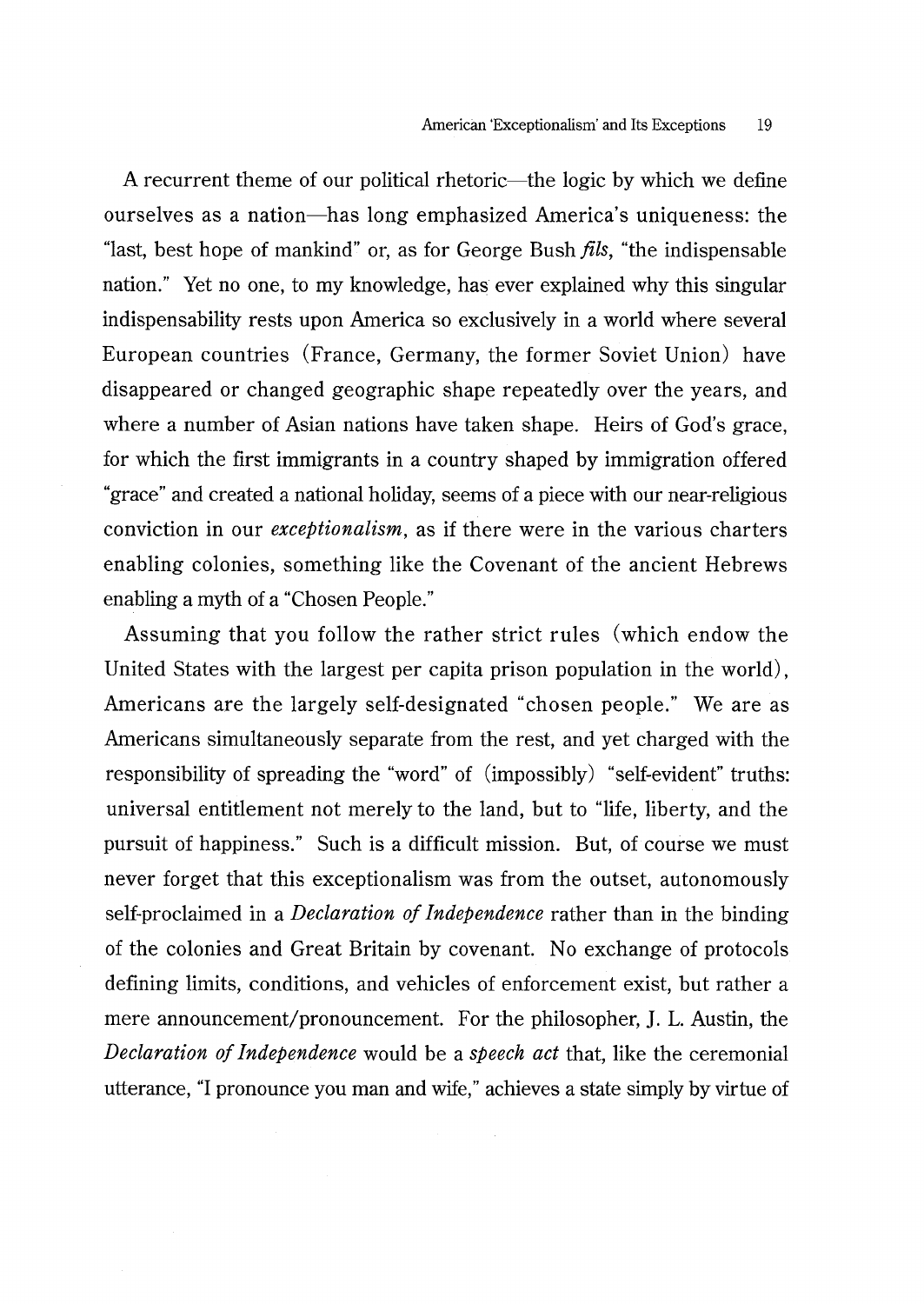being spoken.<sup>5</sup> America was created *sui generis*, as God created the world in *Genesis,* by verbal *fiat.* It would have limitless borders, affirmed by Manifest Destiny.

Seventeenth-century radical protestants (an admittedly arbitrary designation which would surely include the Pilgrims) would have had a conviction of universal sin-a democratization of Adam's Original Sin. All are sinners in the hands of an angry God, to appropriate the title of one of Increase Mather's more familiar sermons. And because of the universal application of that belief, the first immigrant Americans, albeit only ideologically selfbanished, shared a universal "longing" for Paradise in which the idea of America itself came to mythically participate. A desire for perfection (on earth or in heaven) by the theologically outcast, led to the construction of an equally imaginary grace-filled Eden. This apparent paradox surely accounts for what Harold Bloom has called the "inward turn"—a concentration upon the *self* and private states in our artistic life-placed at the feet of Emerson, the author of an essay entitled, *Self-Reliance*, after all.<sup>6</sup> This "confessional mode," a fixation upon the state of the soul in response to the events of daily life is, to be sure, a refrain in Emerson's thought, perhaps most succinctly expressed in the words, "the indwelling Supreme Spirit cannot be gotten rid of' (DSA, 75). Our first public spokesmen, the New England Divines, often urged their congregants to keep a so-called *Day-Book,* a combination of calendar and diary wherein might be charted a synchrony between the soul and the evolving seasons' progression through time in a specific locale. This uniquely American genre surely informs one of our national classics, Thoreau's *Walden*, with its beginning in an artificial (self) declaration of Thoreau's independence from America on 4 July 1845. The inner life of the soul on a pilgrimage to self-communion that promises to reveal all secrets is a formula for success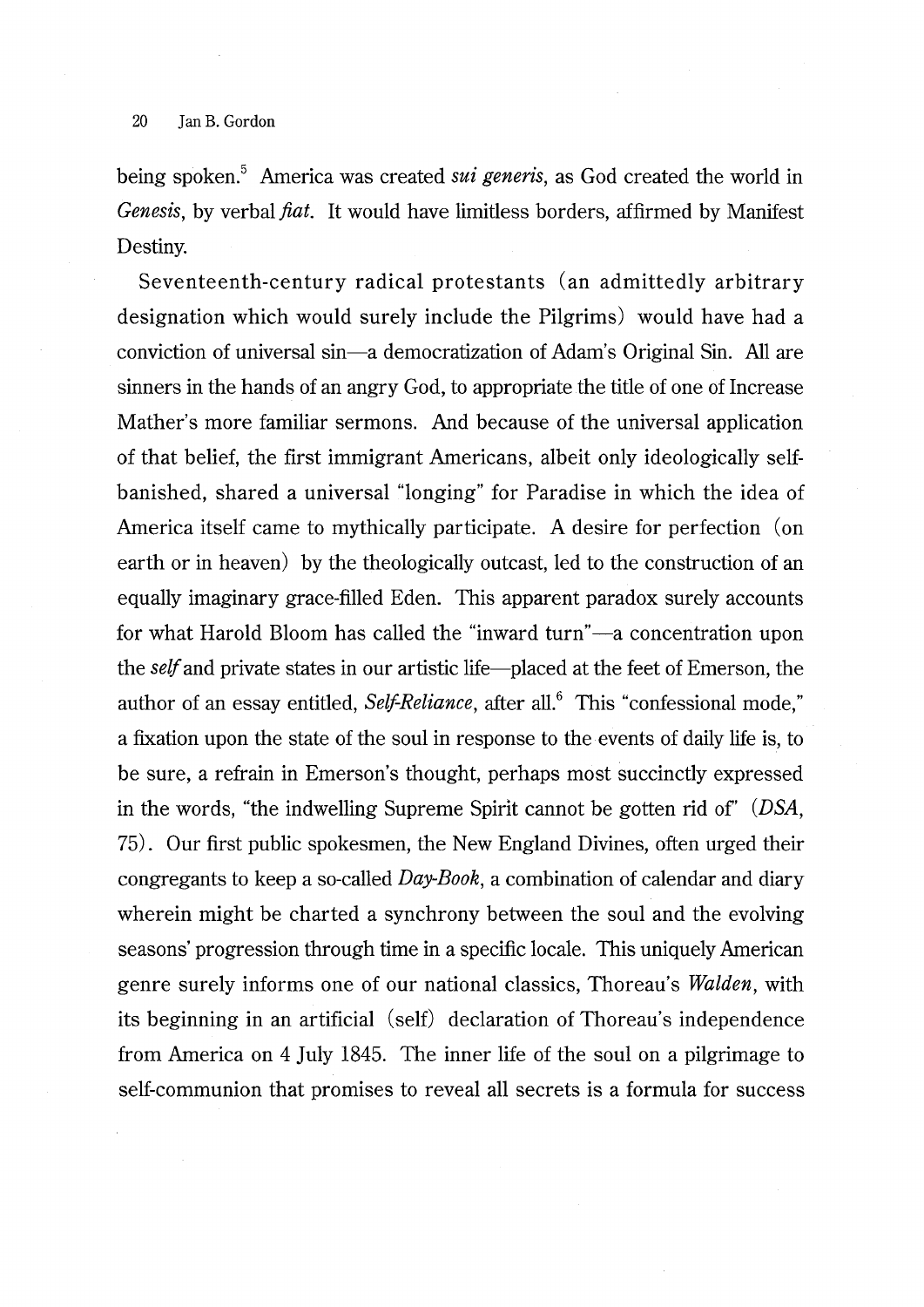in various incarnations from *True Confessions* magazine to guests on Oprah Winfrey. All are committed to a rebirth and resurrection, a "new" whatever.

An irony should not be lost on us. Although its existence has been publicly assumed in a number of "John Roe" and "Jane Doe" judicial decisions, a genuine right to personal privacy as an exclusive claim has never been fully established in American law, only the privilege against self-incrimination with which it is often confused. Hence the absence of the *Day-Book* or the unexplained erasure of crucially revelatory portions of it may have dire consequences, as President Nix on discovered. Nothing succeeds in America quite like the revelation of past sins in some presumably sincere confession precisely because all of us are originally sinners and we share sympathy with able to advance those who allow us to see them re-immersed, to "come clean," as it were. The "second chance," redemption, is so woven into our public life that even Nixon was able to advance claims for a "New Nixon" as was Sinclair Lewis' *Elmer Gantry.* The pretense of private revelation is related to the Book of Revelations, apparently, as long—and herein perhaps is the rub—it is believable. The *Day-Book* I diary combines the Books of Nature and Grace.

In extreme gratitude to God, the first settlers to these shores gave thanks, but as legend has it, at the advent of the second winter, not the first. With what in retrospect appears as good reason, for in the first winter almost half the Plymouth Colony had perished to starvation, Indian attacks, and illness! A successful harvest, along with the peaceful participation of the Wampanoag Indians (economic success and a temporary peace treaty with heathens) were crucial to survival at the nation's founding moment, as well, I would argue, as now. We know what happened to the Indians a century later during the forced migration known as the "Vale of Tears" during the Jackson Administration: they became outcasts, confined to special enclaves, "settlements," overwhelmingly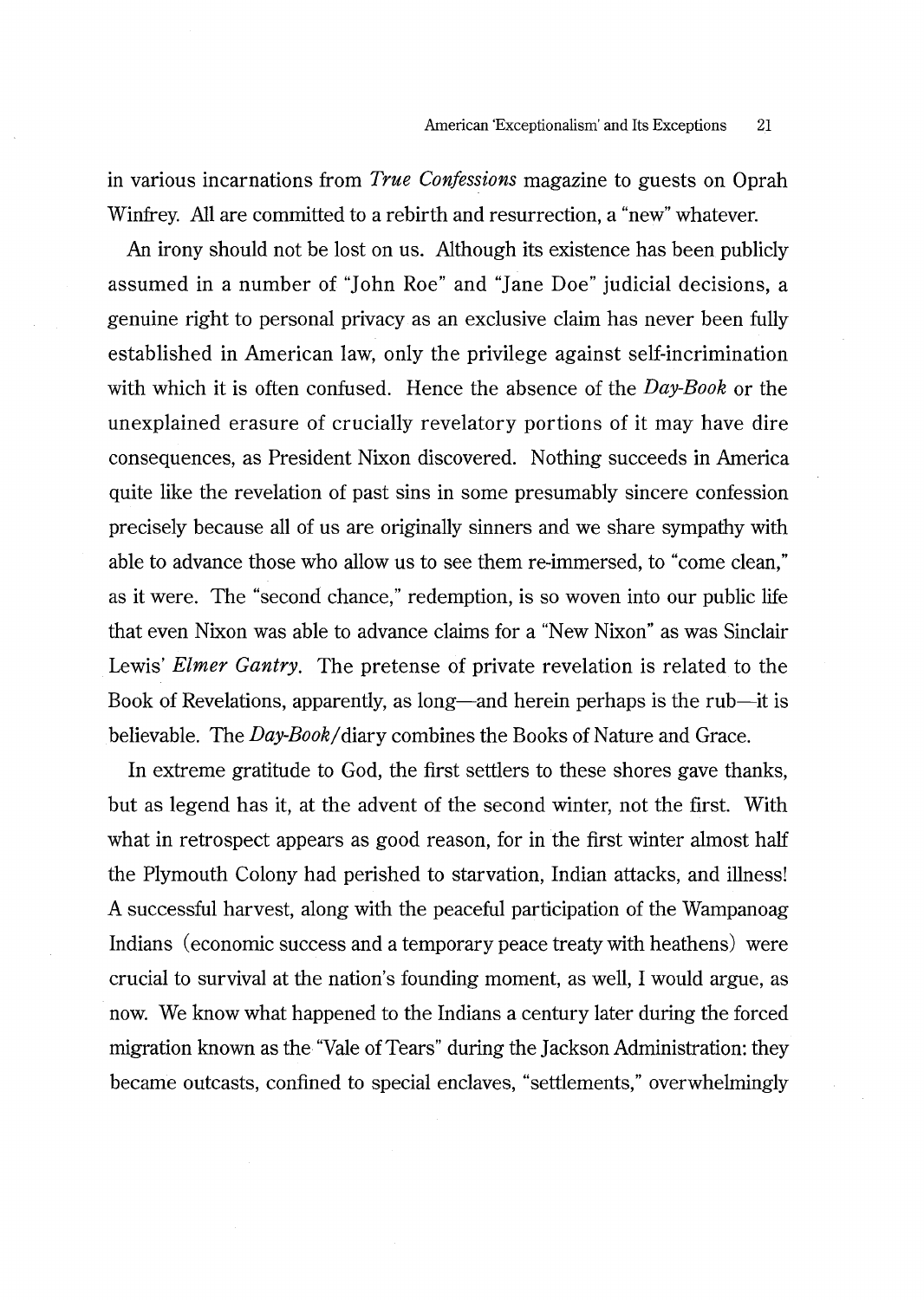## 22 Jan B. Gordon

confined to our expansive "west bank," in the absence of covenants.

Is it possible that the paradoxes of American exceptionalism which I am feebly addressing, owes something to our Puritan ancestry ? Because all were doctrinally *fallen* or geographically *outcast* and believed in the universality of original sin (unlike the British of the Established Church much less the Latitudinarians and Cambridge Platonists), only those who could thread the "needle's eye" (the narrow path to Heaven) might qualify for membership among the saved, the Elect. The "rest"—both Native Americans and later immigrants—ran the risk of being social or geographic outcasts.

Short of Judgment Day in the brief time in which all of us live our daily lives, how could one determine whether or not he was among the Elect, and hence destined for paradise ? The individual was trained to look for *signs* in the natural world which gave "evidence" of election, and hence necessitated an acute reader. This is to say that nature had to be read in a certain way, as a potential revelation of one's scant future chances. Rather than a collection of contingent objects and effects, one read nature like the detective looks at a crime scene (Original Sin) or a certain kind of reader looks at a literary text: as unassociated clues to be symmetrically or logically arranged with sufficient internal consistency as to *reveal* a truth. Our ancestors read nature, much as the Burmese ask visitors to accompany them to the fortune-teller. Puritan nature was a repository of signs in need of interpretation by the "bearer" and self-appointed readers. The *data* of the natural world was a depository-not unlike a bank account.

Again, it is Emerson, above all in the lengthy essay, *Nature,* where particular natural facts are easily converted to particular spiritual facts. Commenting upon primitive language acquisition-both ontogenetic (among children) and phylogenetic (among primitive tribes)-Emerson notes (erroneously) that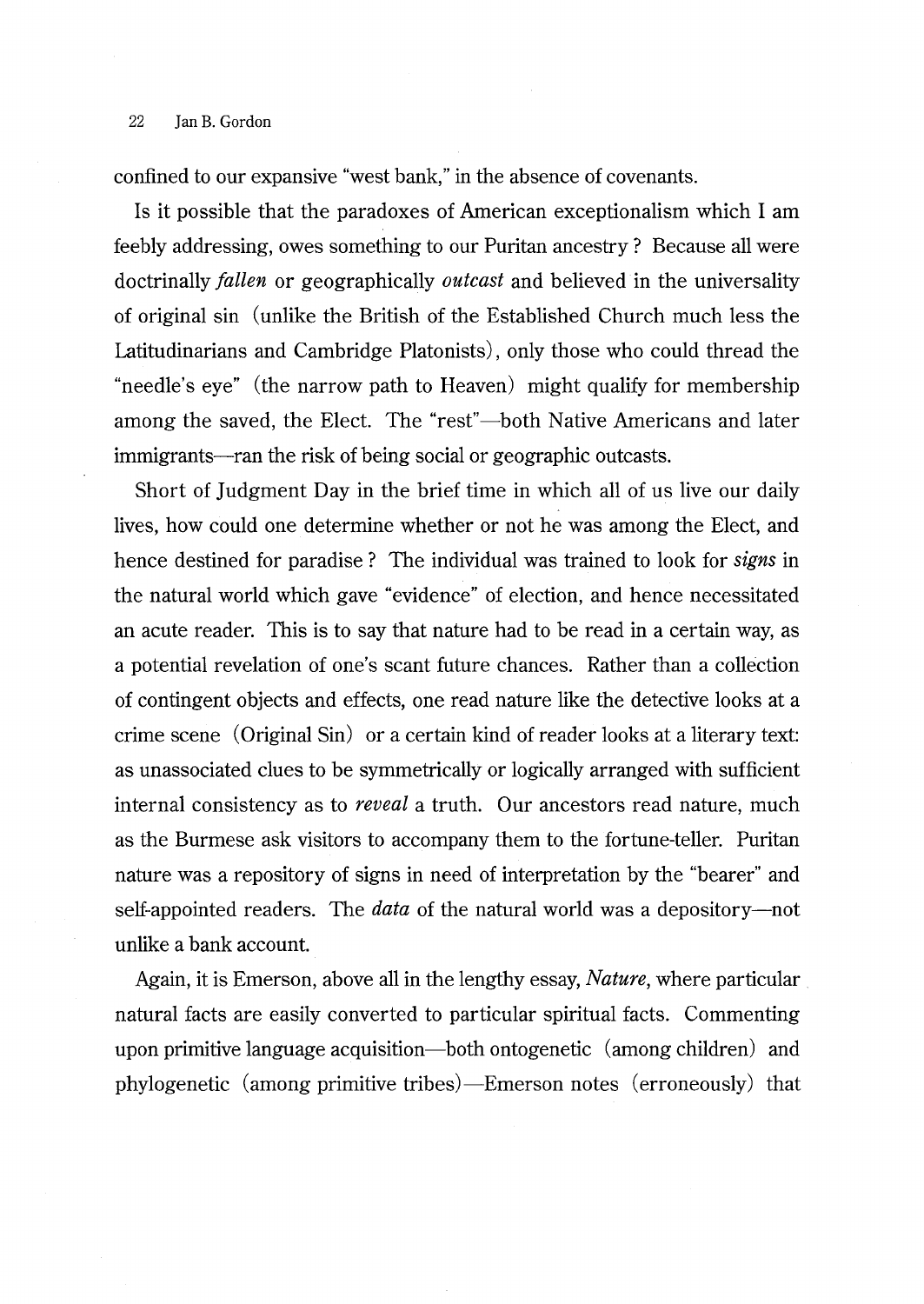words begin as natural facts:

... this origin of all words that convey a spiritual import—so conspicuous a fact in the history of language,  $\equiv$  is our least debt to nature. It is not only words that are emblematic, it is things which are emblematic. Every *natural* fact is a symbol of some *spiritual* fact. Every appearance in nature corresponds to some state of mind, and that state of mind can only be described by presenting the natural appearance as its picture.

(Emerson  $N$  21, italics added)

Given that "the world is emblematic" (Emerson *N* 25), then words are a kind of missing link, binding the Book of Nature and the Book of Grace.

If nature was indeed a hieroglyph, it surely necessitated a different kind of reading, insofar as the reader was "looking" for something: evidence of his private election in detected symmetries or divine *patterns* vulnerable to an imaginary totalizable meaning, revelation. The alternative was a world of random, differential contingencies, indicative that one had inherited in full measure the fallen state, chaos. The need to retain *jideism* may account for the penchant in contemporary literary criticism and philosophy, until very recently, to eschew contingency altogether. One consequence of this admittedly Manichaean perspective is evident throughout Emerson's thought, but nowhere more so than in the essay, *Compensation.* Because it is constituted as a binary  $(+/-)$  semiotic system, Emerson's fallen nature "hates monopolies and exceptions"  $(C 117)$ . Nature as an amalgamation of contingency is abandoned. The dualism found in man (the blessed and the damned) underlies all creation, including language itself:

An inevitable dualism bisects nature, so that each thing is a half, and suggests another thing to make it whole; as spirit, matter; man, woman; odd, even;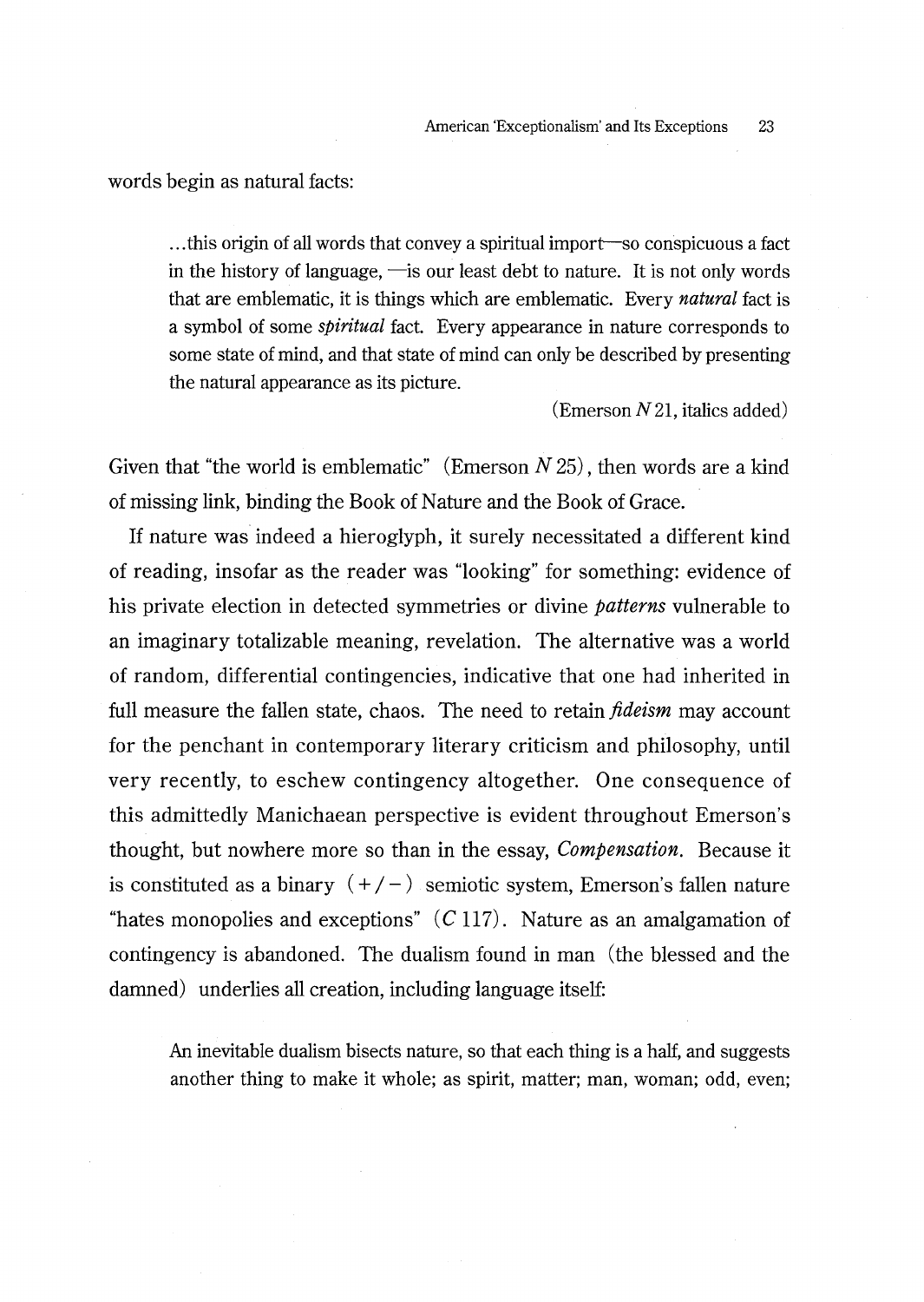subjective, objective; in, out; upper, under; motion, rest; yea, nay.

 $(C 117)$ 

The more successfully we imaginatively link random contingencies into a presumed unitary *reading* (freed from a necessary dualism) that selfconsistently *means,* the closer the individual is to Paradise. No wonder we literary critics try to wed ourselves to an often exclusionary "right reading," i. e., one that purports to explain (by unifying) more random facts or events by stringing them together in uniquely impossible ways.

And, to be sure, some of the attempts by figures in our national literary pantheon to advance a univocal meaning from dissociated objects and effects seem farfetched indeed, as farfetched as the re-siting (by reciting differentially) the self-contradictory exceptionalism purportedly advanced by the concept of the City on a Hill. For Henry David Thoreau, words are not merely metaphors, but natural facts. The more distant our removal from nature and the natural order, the more "far-fetched" become our metaphors and tropes so that "the language of our parlors ... degenerates into *palaver (W*  276). Thoreau's pun which privileges progressive degeneration in our use of language is part and parcel of an interest in the direct sounds of the natural world. *Walden* is filled with the sounds of owls, nightingales, the splashing of pickerel in the pond rendered by the author into a kind of transcribed phonetic script, like the "hoo-hoo" of the owl or the "whistle of the locomotive" of the Fitchburg Railroad (W, 139, 124, 127). What characterizes these natural and commercial voices is that they speak "without metaphor"  $(W, 133)$  -a world where "likeness" has disappeared, in favor of shared "Sounds," in fact the title of Chapter IV of *Walden.* Words are the Oversoul speaking to us directly, but in a kind of code that evades the metaphoric.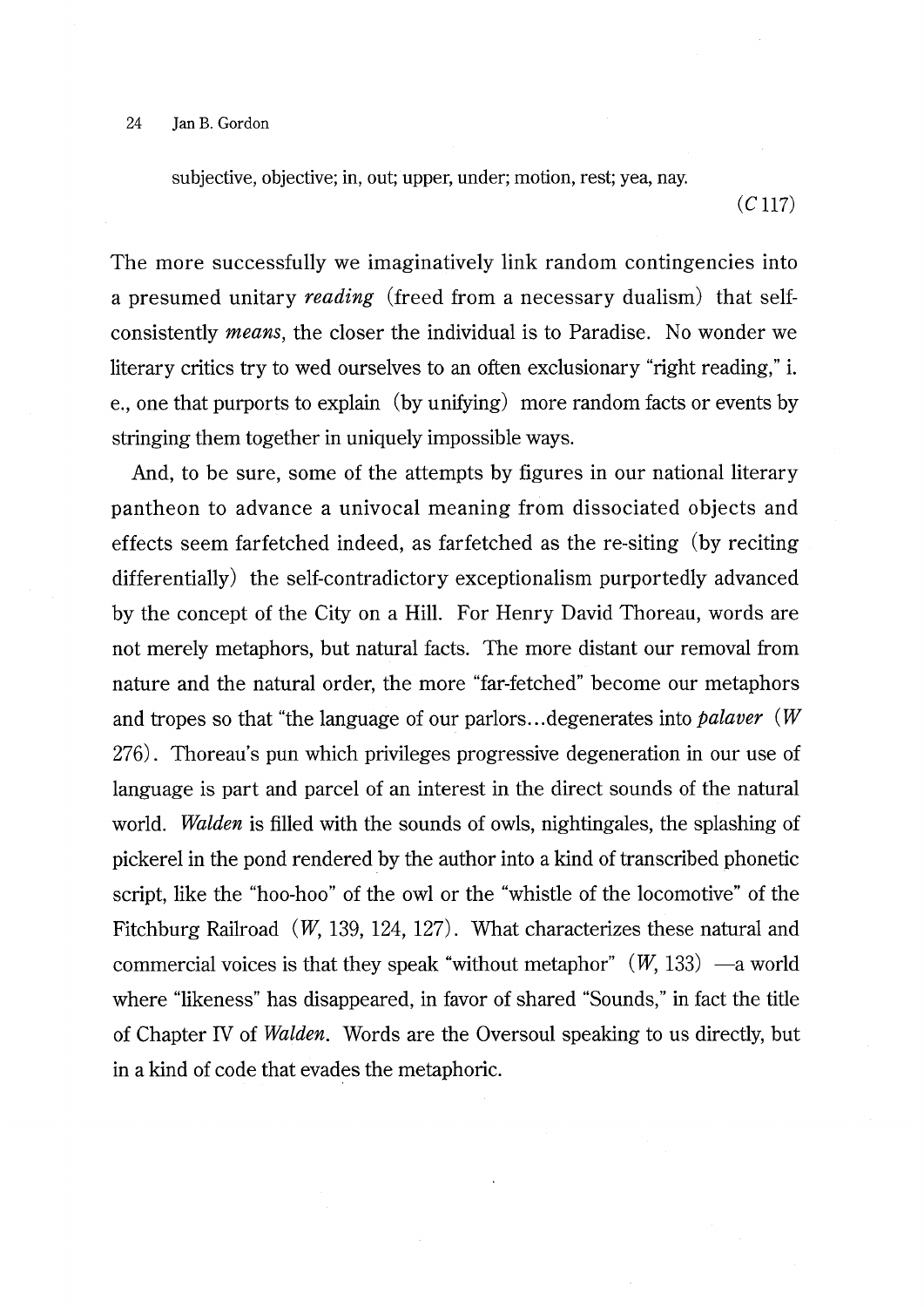Near the end of *Walden* Thoreau advances an undisguised onomatopoetic theory of word origins, so that the word "leaf' has the same root as "lobe," "lungs," and even "lips" all of which he imagines to share the same shape. Deep down the words are able to be strung together because language is indexed to a *shared shape* in the natural world. Language is not *an ad* hoc arbitrary construction, but a secret sign system awaiting revelation by those who string together disparity into a *system:* 

The ear may be regarded ... as a lichen, *umbilicaria,* on the side of the head with its lobe or drop. The  $lip—labium$ , from *labor* (?)  $-\text{lags}$  or lapses from the side of the cavernous mouth. The nose is a manifest congealed drop or stalactite. The chin is a still larger drop, the confluent dripping of the face. The cheeks are a slide from the brows into the valley of the face, opposed and diffused by cheek bones. Each rounded lobe of the vegetable leaf, too, is a thick, and now loitering drop, larger or smaller. The lobes are the fingers of the leaf; and as many lobes as it has, in so many directions it tends to flow.

Thus it seemed that one hillside illustrated the principle of the operation of nature. The maker of the earth but patented a leaf. What Champollian will decipher this hieroglyph for us, that we may turn over a new leaf at last ?

(W339-340)

The new spring is open only to the "blessed" reader adept (as an "adept"?) at a kind of supernatural "reading" that reveals nature's body and man's body as co-extensive. We should note how analogously shaped objects with no other logical relationship are randomly *collected* and yet constitute a kind of *ad hoc* alphabet bearing a message to a supernaturally-skilled reader. Everything is potentially illustrative (of something).

To imagine every natural object as part of an emblematic chain whose significance is accessible only to the visually *elect* is to be involved in the calculated reduction, if not elimination, of the contingent. A leaf can never be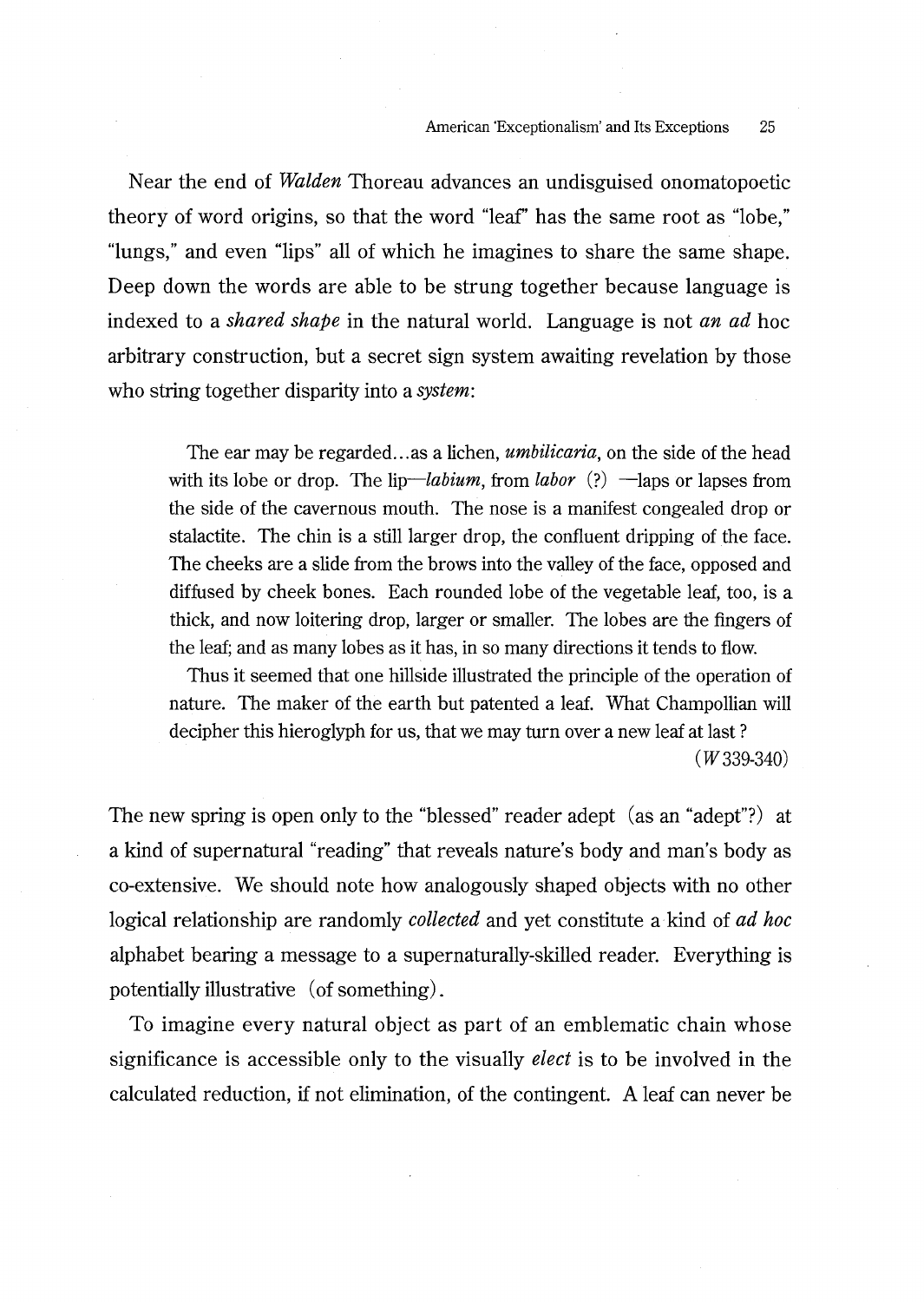#### 26 Jan B. Gordon

a leaf if it is quickly assimilated and unified within some higher metaphysical order. The French philosopher, Quentin Meillassoux, has addressed this false unification as crucial to the maintenance of faith (and faithful interpretations) in his *After Finitude*.<sup>7</sup> Raising separable contingency to an exceptionally mystical totalization might be one description of a *United* States of America periodically threatened by local, centrifugal separatism (s) that would reconfederate it, ideologically and politically.

\*\*\*

Despite our demonization of first, the Taliban and more recently, the Muslim Brotherhood in various countries of the Middle-East and North Africa during their spring (but decidedly not yet Thoreau's chapter, "Spring," in *Walden),*  one of our foundational national texts, *The Scarlet Letter,* in its opening chapters shows that our country too was almost a theodicy. The lack of color in austere clothing that completely hides the body; the very stove-pipe, elongated hats; prohibitions against the decorative; the persecution of heretics like Mistress Hibbins, the witch; and the concentration of thought upon the afterlife and a ready supply of martyrs—would not be out of place in any of an assortment of theodicies that spring to mind. "There but for the grace of God," at least in Hawthorne, could have gone the original Thirteen Colonies.

And yet, the new country pulled back, I would argue, as a direct consequence of the toleration of exceptions to its self-proclaimed, divinely-grounded Exceptionalist foundations. And Rester Prynne, forced to wear the best-known hieroglyph in American literature, is surely crucial to the separation of powers, under threat throughout our national history. How did we avoid becoming a theodicy given the self- definition of the "mission" of our first immigrants and their later heirs, like the disciples of John Smith, who followed him to Utah, all reading signs to some or other Promised Land, revealed by divination ? To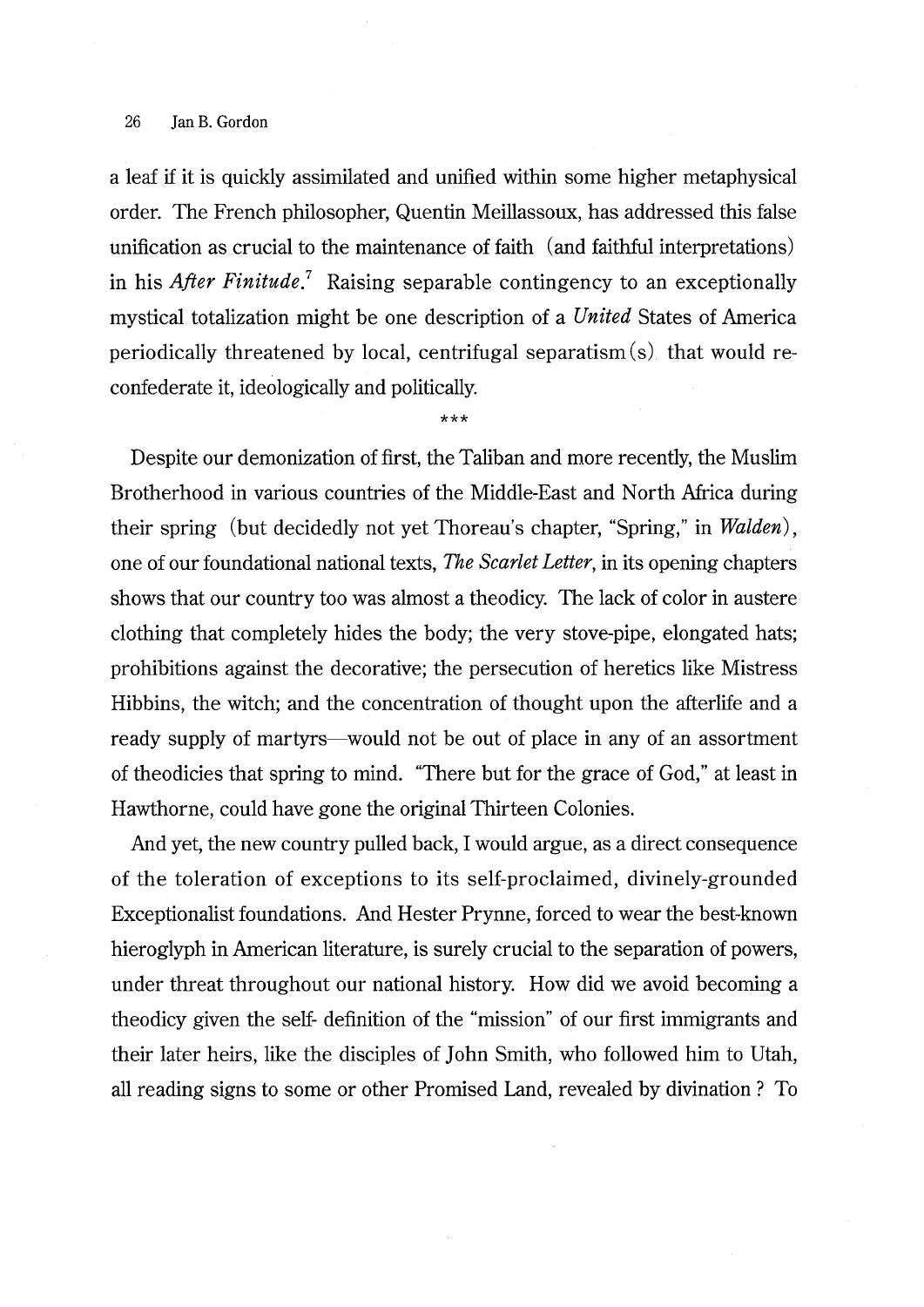read such *signs* is of course to be like any perpetually restless traveler reading road signs, and may go a long way toward explaining why we have the names of so many long and winding roads and highways in our national culture: the Mississippi River as a superhighway in *Huckleberry Finn;* Bobby Troup's *Route*  66; the travelling Joads in *Grapes of Wrath; On the Road; Tobacco Road; The End of the Road;* and the ubiquitous sound of *"Hit the Road, jack",* blared from baseball stadium sound systems when the visiting pitcher disembarks the mound for a journey to the showers.<sup>8</sup>

All involve settlers looking for some truth by "moving on" to define their own homogenous space and re-dedicate themselves and the country to some Spirit away from whomever the "Other" is defined to be (until next time). Suburban America and the novels and music it has spawned may well represent one large temporary "settlement" (many of which are now "underwater" in terms of their Homesteader's mortgage), a symbolic "end of the road." Lighting out to the "New Territory," as did Ruck Finn, has become more hazardous in a less mobile populace. That loss of geographic mobility threatens our national (notional) faith as well as a necessary restlessness that informs the American Dream. Instead, we stay in a house that will never be "ours."

We would seem to have even now a love/hate relationship with theodicies ranging from a "special relationship" (Israel), to a mutually beneficial alliance (Saudi Arabia), to a pariah relationship (Iran). All are in varying ways theodicies, and endangered. As Hawthorne suggests, we have apparently always had this inconsistency in dealing with radical religion in our own national history, be it in the figure of Anne Hutchinson (charged by Winthrop with "traducing the ministers") or the Quaker, Mary Dyer (hanged on Boston Common). Why should those who embrace some obscure God beyond the political or attempt to ground the political in his decipherable traces, not be a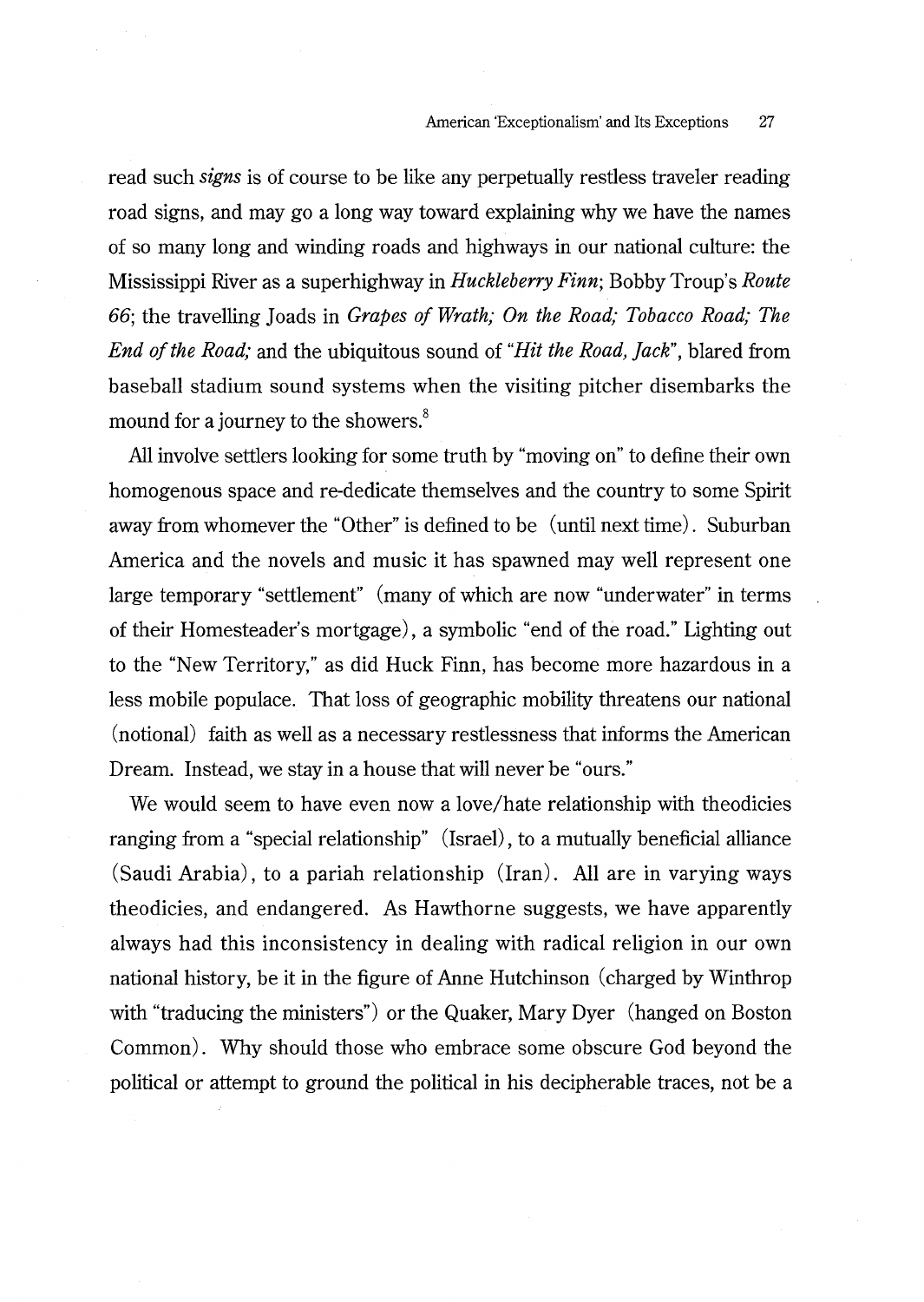## 28 Ian B. Gordon

conundrum for American foreign policy now, in the country with the largest number of church attendees per capita in the world ?

*The Scarlet Letter* is a foundational text precisely because it articulates this historical ambivalence in Rester Prynne's refusal to "name the father" of her illegitimate child (the British), but also in her refusal to become a prophetess, to move on. Like those later creative spirits hauled up during the nineteen fifties to name "associates" before the House of Representatives Subcommittee on Un-American Activities who refused to testify on grounds of selfincrimination, Hester will not talk even after being released from incarceration. The sole condition of her probation is that she become a walking (pilgrim) grapheme whose donned scarlet letter "A" must be read by all in a community, Salem, with its history of alleged witches' mis-readings of the natural world. The "meaning" of the letter "A" is unmistakable, not unlike the semiotic system constructed by those searching for "evidence" of election or those less fortunate, the damned, for whom the discontinuity in the natural world is a clear sign of one's outcast status in the puritan drama of revelation and thus hope of redemption.

The scarlet "A" is ineffective, despite its easy metaphoric representation, unless it is supplemented by oral consent: a naming of names. The "scarlet letter had not done its office" (SL 160) because its bearer, Hester Prynne, not only will not orally admit the biological father of her child, but has the audacity to claim that Pearl, lacking a human father, is thereby closer to the Divine Father, like America, an argument that would make the child a martyr, as was Jesus of Nazareth, similarly lacking an earthly father. Such is a dangerously *exceptional* faith. The signifier apparently needs the consent of the heart, genuine contingency, which is exclusively the domain of *voice,* not writing. She is as simultaneously *readable* and *unreadable,* as her love child, Pearl,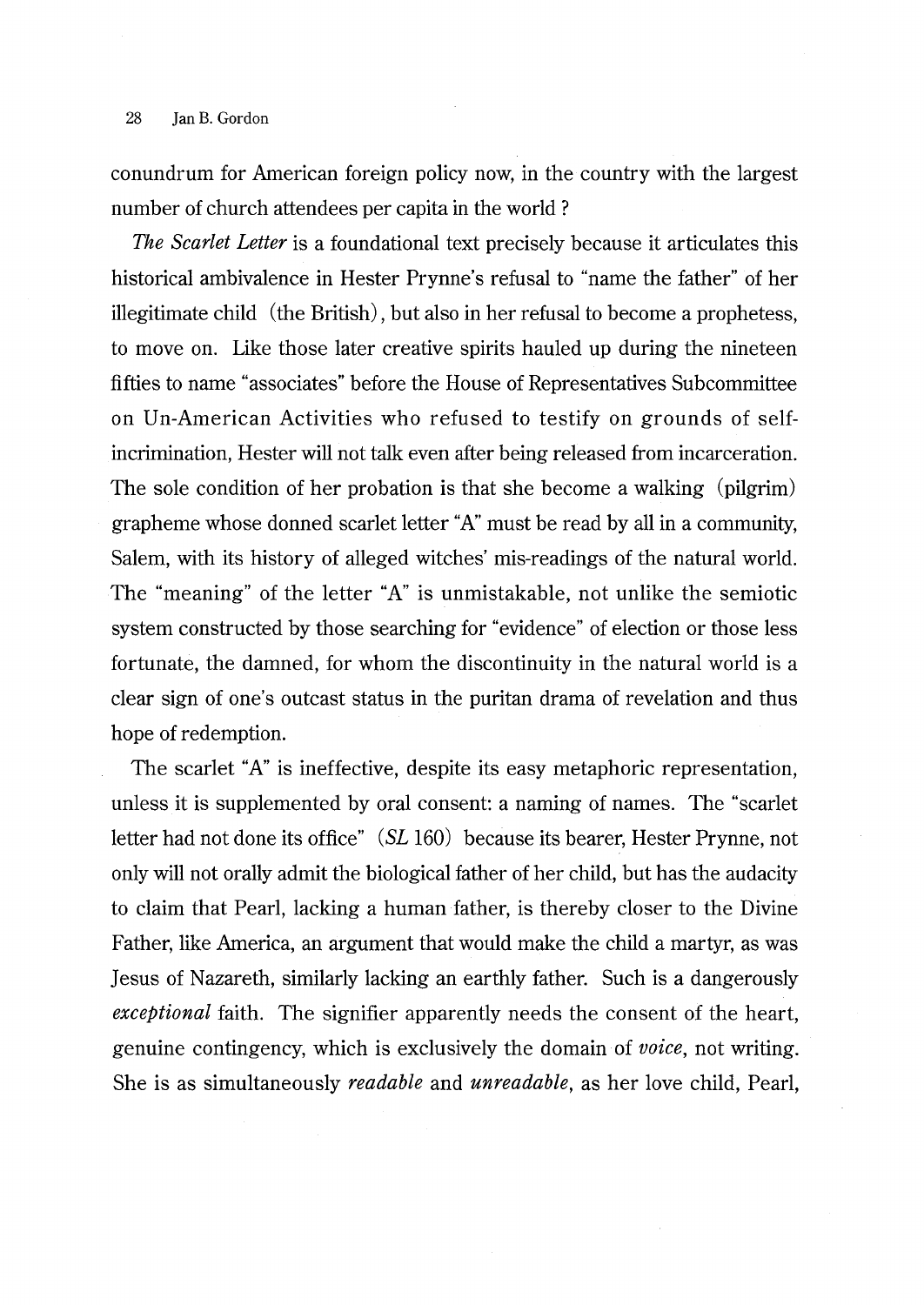who dances her response to the rote memory (because written) catechism administered by Gov. Bellingham and the Rev. Wilson, the union of state and church that defines a theodicy. Her whirling Dervish dance in satanic red garments and penchant for throwing leaves about (not Thoreau's "readable" leaf in nature) are both resistant to reading and to any notation system: "Whenever that look appeared in her wild, bright, deeply black eyes, it *invested*  her with a strange remoteness and intangibility; it was if she was hovering in the air and might vanish" *(SL,* 94, italics added). Her conduct, like faith, is *invested.* 

The wild dance before her interlocutors is uniquely irreducible and unrepeatable, like sex with the dark man in the forest. For American readers, Pearl's animated spirit is a combination of Twyla Tharp's ballets and the late Michael Jackson's "Moonwalk," insofar as it resists the dialogic query or any test: historically, a classical American art form. Insofar as she appears as possessed, the child too constitutes an alternative faith.

Rester's success in surviving her incarceration and probation at the hands of a very orthodox community, and her social integration as a businesswoman, is an allegory of America's escape from theodicy. Theodicies work to either restrict or control the forms which dissent might assume in subverting any governance which seeks to bind earthly power to supernatural power in an imaginary covenant. By definition, there could be no exceptions to the disappearance of all horizons between heaven and earth; as contemporary advocates of de-construction would have it, "nothing lies outside the text" (which would encompasses all), as is clearly the case for Thoreau in *Walden.* Such would create a democracy of subscribers and dissidents alike. Under such severe restrictions due to her refusal to enunciate the name, "Dimmesdale," she nonetheless declines the temptation to board a vessel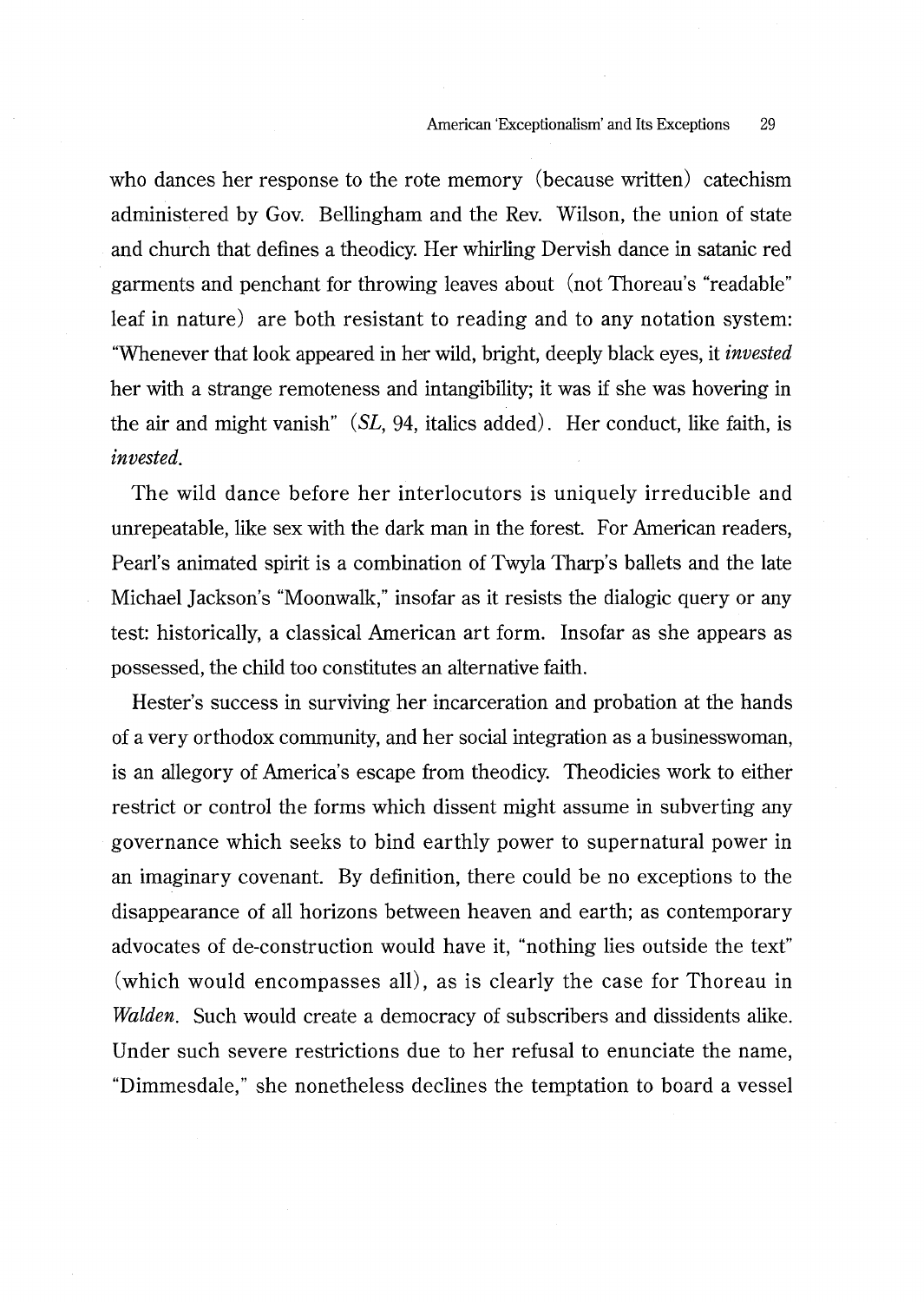for home, thereby forfeiting the "experiment" in the New World, as Thoreau abruptly did at *Walden,* to take his laundry home to his mother. Although she considers escape from persecution, she can neither return to the Europe from which she came by accepting a berth offered her by a European shipmate cognizant of "these sour old Puritan rulers" *(SL* 220) nor take flight to the American interior to begin a new life under a new name, as did her husband, Chillingworth.

Rester Prynne survives rather by virtue of her entrepreneurial skills, as so many immigrants have done throughout American history. Self-taught in the skills of embroidery during her prison stay, Rester early on begins to embellish and embroider not her rather sad past, but the very letter "A" which is her contingent punishment ! In a Puritan New England cloaked in the calorless costume of its ascetic faith, she takes the symbol of her disobedience to Salem's Divine Law by adding value, as opposed to confirming religious values. This is an elaborate supplement, indeed, not part of any Emersonian "compensation" which would symmetrically convert evil to good, absence to presence. She uses her acquired, yet risky art instead of founding a *speculative*  faith:

It was the *art*—then, as now almost the only one within a woman's grasp of needlework. She bore on her breast, in the curiously embroidered letter, a specimen of her delicate and imaginative skill of which the dames of the court might gladly have availed themselves, to add the richer and *more spiritual adornment* of human ingenuity to their fabrics of silk and gold.

*(SL* 85, italics added)

Hester Prynne, in other words, establishes a new faith, an "exception" to a hegemonic Puritan faith, by investing in the ephemeral: "by degrees nor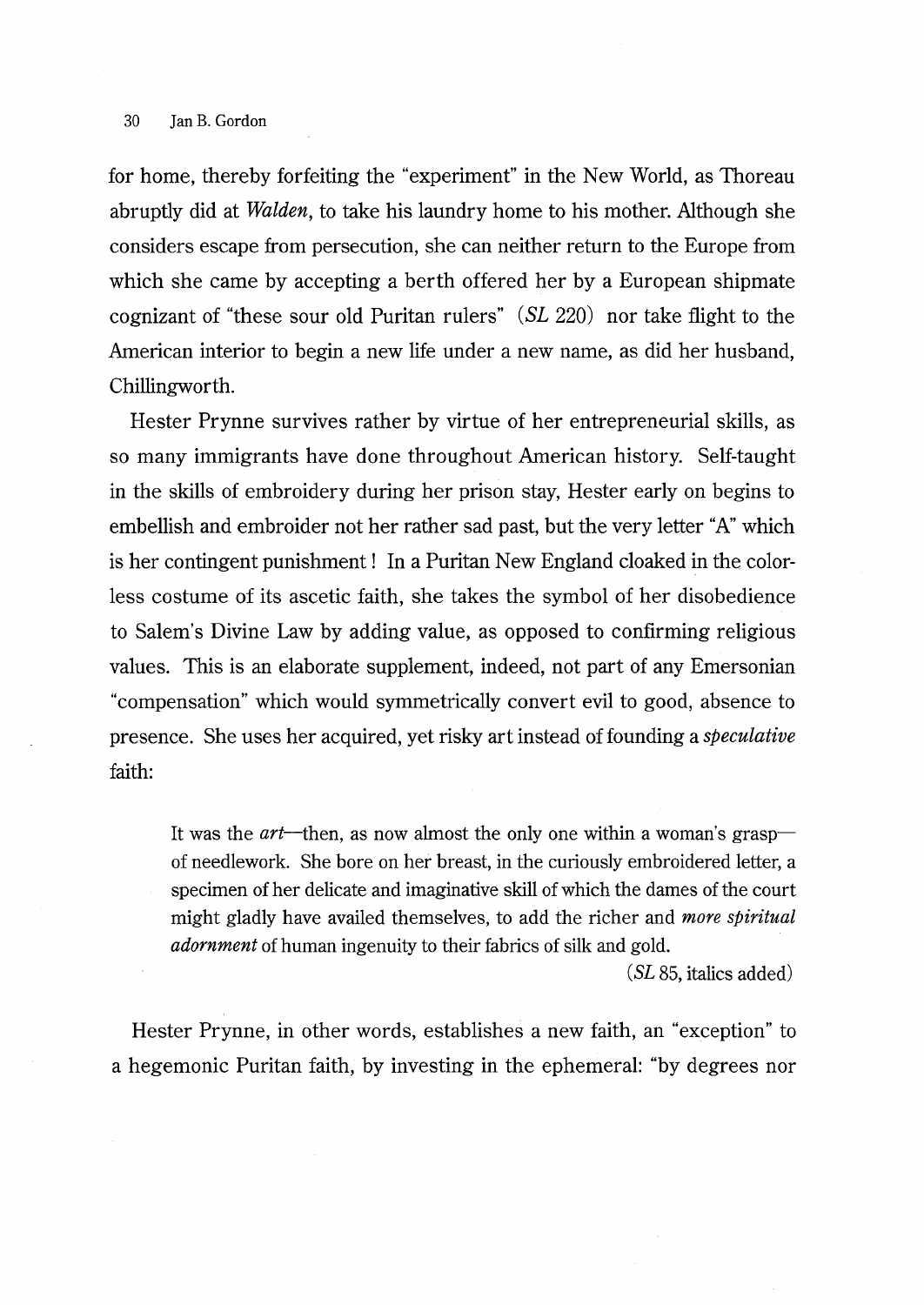very slowly, her handiwork became what would now be termed *fashion" (SL*  86, italics added). While in prison she has learned a commercial skill: she converts the hieroglyph of her isolation into an enviable fashion statement by adding value. And, for the reader attentive to changes of fashion in a novel that initially would eschew it, a change comes over dress in *The Scarlet Letter.*  The ruffed sleeves and elaborate embroidery previously used only to dress the recently deceased for burial now adorn the sleeves of Gov. Bellingham in life. She alters the "color" of the culture, not by "coming down to us in history, hand in hand with Anne Hutchinson as the founder of a religious sect" *(SL* 159), but rather with a "freedom of *speculation" (SL* 159, italics added) which is assuredly as much economic as philosophical. She embraces commerce as an alternative faith, a spiritual adornment that comes to be a community necessity, not the accusatory red of the Whore of Babylon.

Both sympathy for her condition and the fact that "she really filled a *gap*  which must otherwise have remained vacant" *(SL* 86, italics added) are explanations for the commercial success that enables her to support an illegitimate daughter and establish a study group-cum-shelter for abandoned women in her sea-side cottage-cum-health care facility for "the wounded, wasted, wronged, or misplaced passion" *(SL* 245), victims of a Puritan culture. In a no less tyrannical theological environment she comes to be less scorned and more attended as a necessary purveyor to a community where commerce is liberalized as a prelude to incremental ideological liberalization. Hester begins as a master of marketing, no less than do today's expensive denim jean designers in America, who add value to an emblem of working-class social losers with gold-plated rivets and a "Gloria Vanderbilt" label. The scarlet letter, as does the novel that bears its name, evolves into a *logo,* that combination of art and commerce that displaces more traditional faiths with an alternative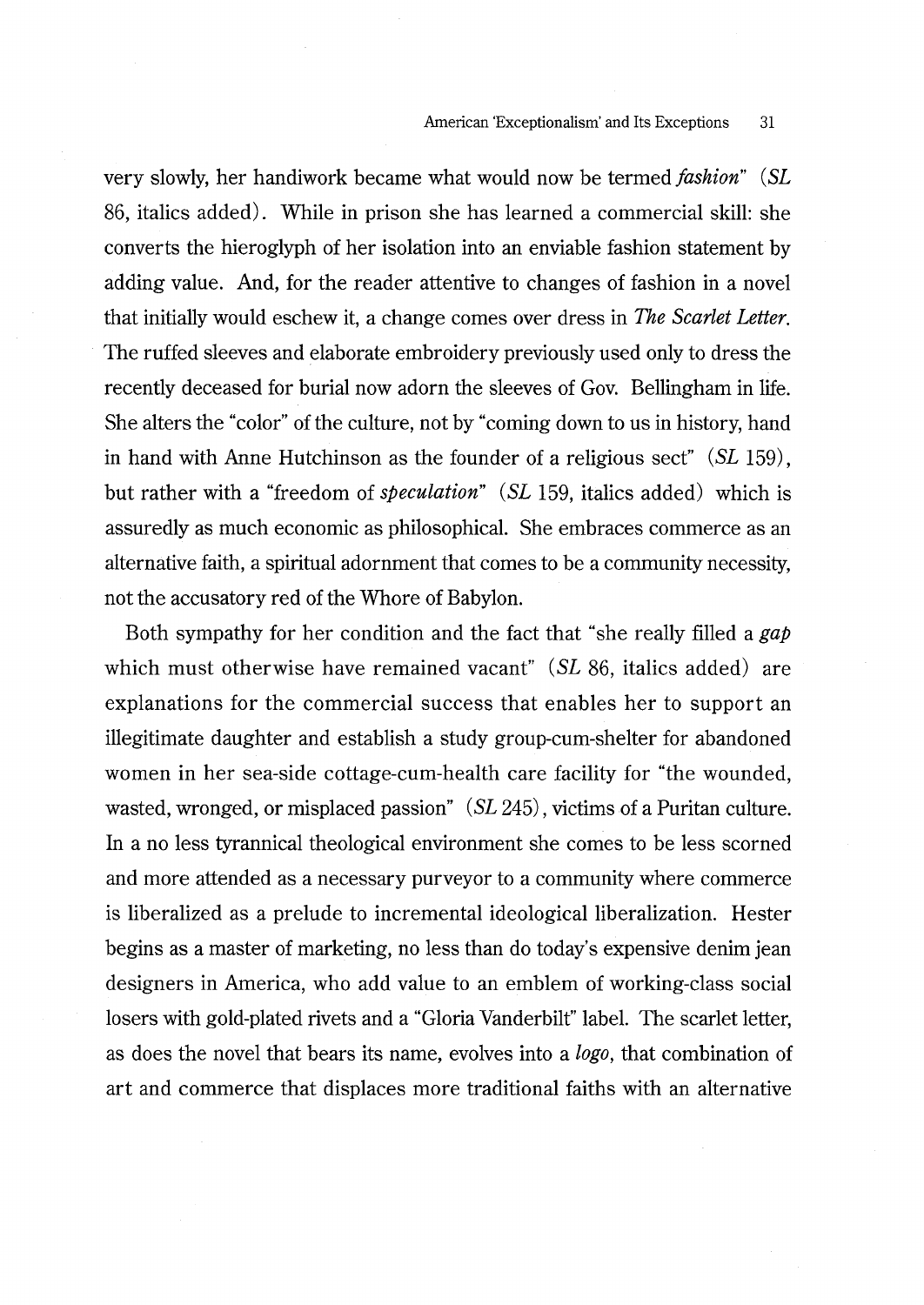belief. Hester Prynne is a different kind of prophetess. She fills a different "Gap" (sic), what advertisers term a "niche market."

The novel reaches its climax as we might expect, with "the woman of the scarlet letter in the *market place" (SL* 231, italics added) where Dimmesdale delivers his Election Day Sermon. This commercial plaza also hosts what will become the American melting plot including "sunburnt sailors" *(SL* 230) from pirate ships and native American Indians in their colorful headdress, as well as now slightly less austere Puritans in ruffles. In the retrospective time-scheme of *The Scarlet Letter,* international trade (and the open-ness that comes from open markets and smuggling) has already resulted in the abandonment of the Salem custom-house, from which Hawthorne himself had been dismissedsurely, one of the "structural barriers" to more open trade. The "demon offspring" *(SL* 228), Pearl, has returned to Donald Rumsfeld's "Old Europe" and her mother's skill is now exported to Europe, initially to a grandchild. This in an expansion of what had been a local market in embroidery and knitting, to an export market. Hester of course has had practice in penetrating difficult local markets with her art.

In one of our foundational texts, the exception to America's self-proclaimed Exceptionalism was not entirely some a *priori* "blessed" status that a succession of home-grown prophets attempted and still attempt to restore or find anew, but the *speculations* that Henry Ford offered: "the business of America is business." Does this mean that the secularization of presumed emblems of subjugation as defined in the West may help to modify the rigors of a theodicy ? If so, then Muslim women wearing the *niqab* need a marketing agent to gain international acceptance (Etihad Airways may be going part way with its flight attendants' devoutly obedient, yet aesthetically beautiful uniforms). Will international commerce subvert China's doctrinaire ideology?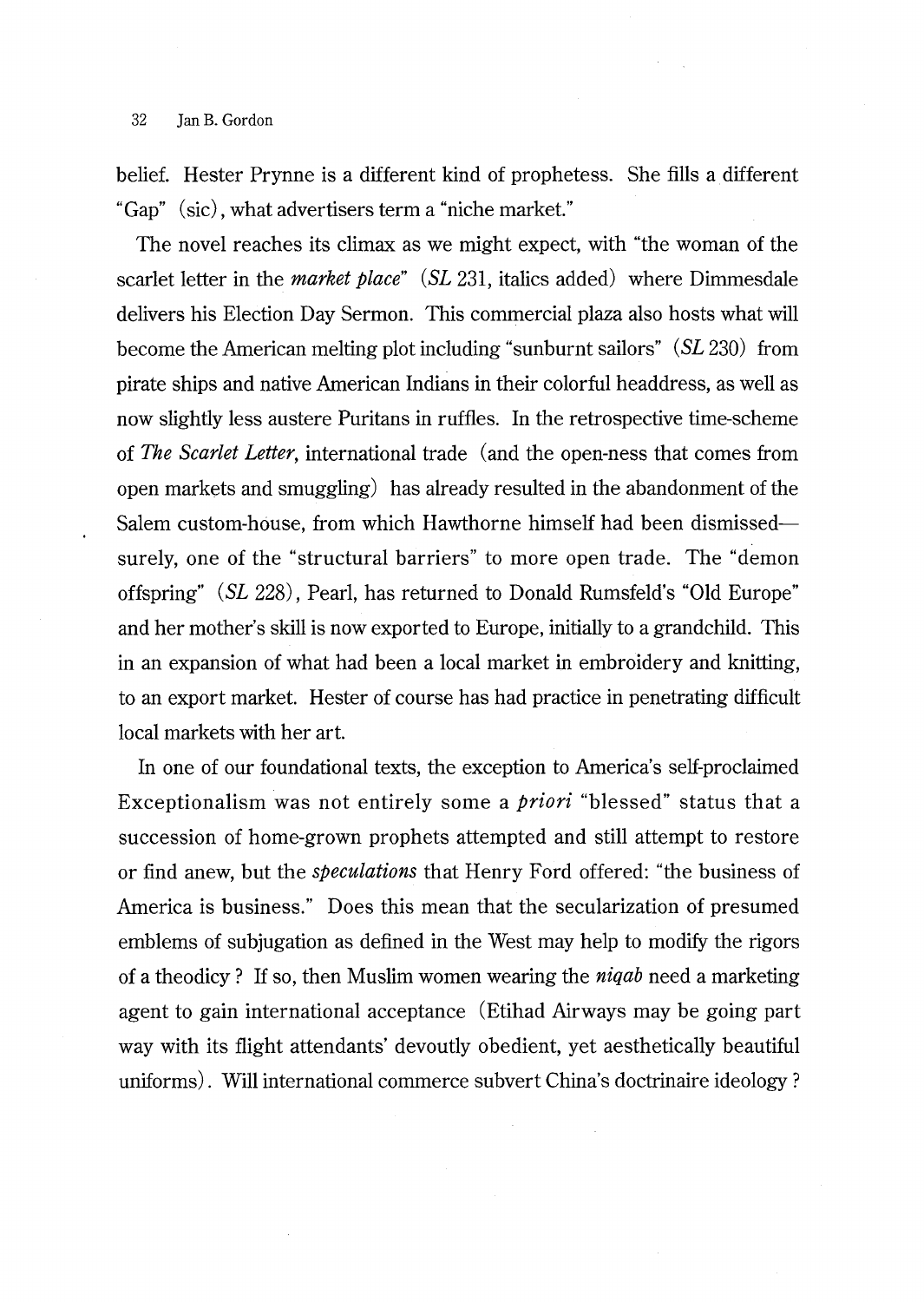My argument is hopefully more nuanced. In a number of the classics of American literature, speculative free enterprise emerges from places where we least expect to find it, even among novelists and thinkers that seem to embrace the ideology of American Exceptionalism, and the exclusive mission of the American Dream. And these entrepreneurs carry incredible risks which continue to be occasionally rewarded, not unlike Pascal's infamous "wager of faith." Our national literature is replete with those who *invest* in free enterprise rather than being *invested* by faith, almost unwittingly, as a shadowy, substitute religion.

Among them is the Thoreau whose *Walden* is replete with records of accounts, meticulously enumerating costs and profit from the beans and other produce grown from scratch during his two year stay, with seeds listed as a *cost:* "nothing was rendered me of which I have not rendered some account" ( *W*  67) . This meticulous record-keeping is opposed to the John Fields of the world (Chapter X, "Baker Farm"), who never save or economize. Melville's *Moby-Dick* has a chapter dedicated to the economy of whale-oil. Huck Finn appears as what he is, a "huckster," calculating what he will sell and how to earn a profit from the rubes on the river shore. And, of course *The Great Gatsby's* Jay Gatz leaves behind not merely his dreams of Daisy and a shattered American Dream, but a notebook/ diary combining an exercise program with a *Day-Book,*  a reminder to himself to save money each week, with the required amount periodically increased.

Even in Emerson's supposedly "emblematic" nature, there was a moment when he read the winter landscape in "Nature" not as a hieroglyph, but as a highly unstable *bank.* Reminding his readers that "good thoughts are no better than good dreams unless they be executed," Emerson turned away, as did Hester Prynne, from ideology, even in a supposedly emblematic landscape, by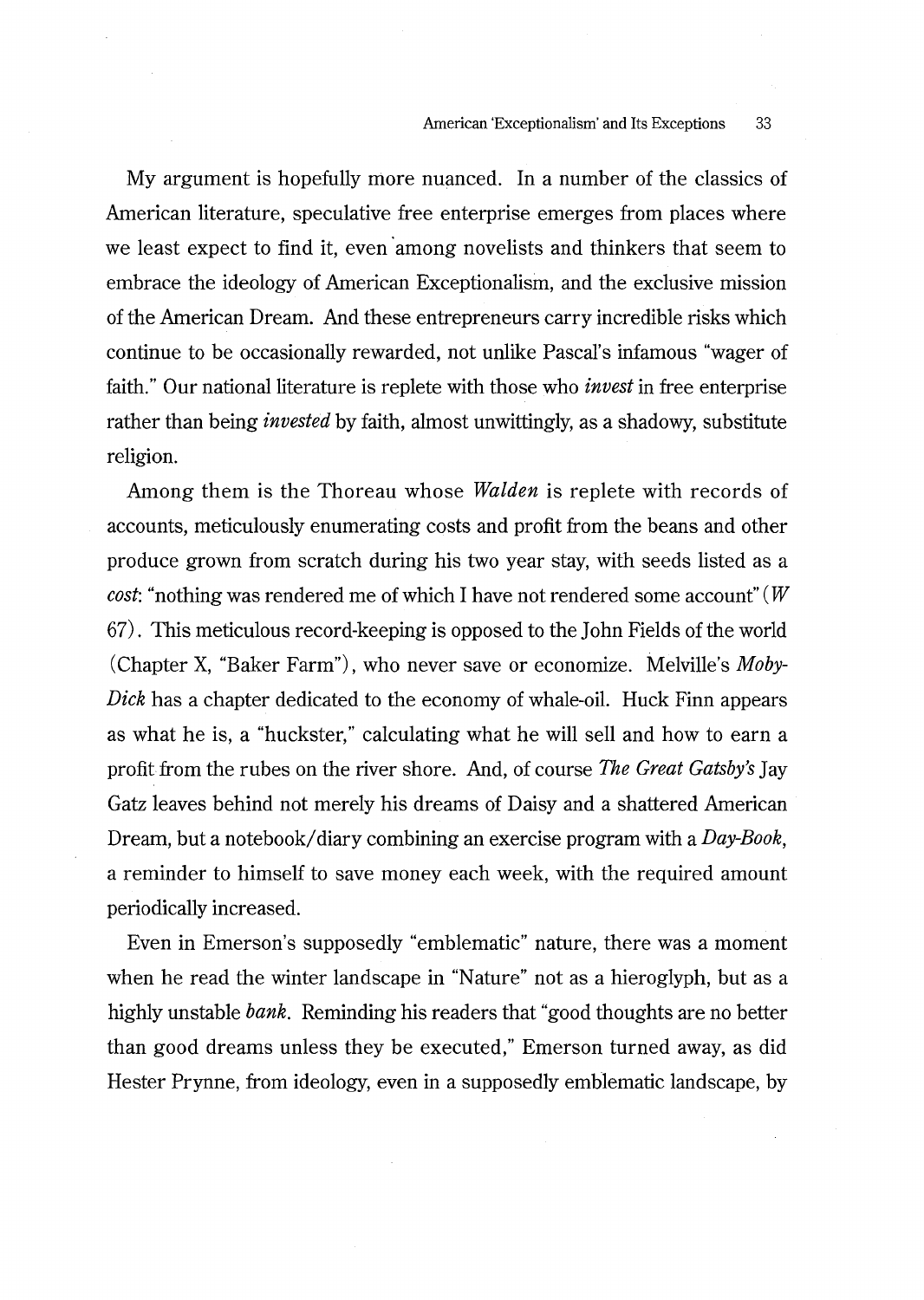#### 34 **Jan B. Gordon**

appealing to the variable and freakish drift of an alternative investment which can never be *read* in advance, but is another *Day-Book:* 

Debt, grinding debt, whose iron face the widow, the orphan, and the sons of genius fear and hate .. .is a preceptor whose lessons cannot be foregone .... Moreover, property, which has been well-compared to snow, -'if it fall level to-day, it will be blown into drifts tomorrow<sup>----</sup> is the surface action of internal machinery, like the *index on the face of a clock.* 

 $(N 28$ , italics added)

Economic "Self-Reliance" trumps ideology, using a metaphor inherited from  $18<sup>th</sup>$  century European deism: a pre-set, yet self-justifying mechanism-in an economy of risky (can be "blown into drifts") speculative investmentno longer emblematic, yet easing assimilation. Recently U. S. Immigration and Naturalization has inaugurated an easy path to citizenship: a \$500,000 investment (whose success may depend upon "contract labor" earning less than minimum wage, as well as successfully obscuring its perhaps laundered origin) in a new business enterprise that meets approval. Unlike Hester, the investor needs no developed skill to "buy in" (and thereby modify) an unstated American "value," more universal and valuable than democracy: money. The fulfillment of the "American Dream" now apparently has less need of Hester's hard-earned skills (advocated by hypocrites who urge the oppressed to "stay in school" or learn a trade in prison) and a greater need for a compromised belief in the uniqueness of American Exceptionalism, advocated so presciently by Emerson. God Bless!

I wish to thank the members of the Department of British and American Studies of Nanzan University and the Chubu branch of the American Literature Society of Japan for providing me with the dialogic opportunity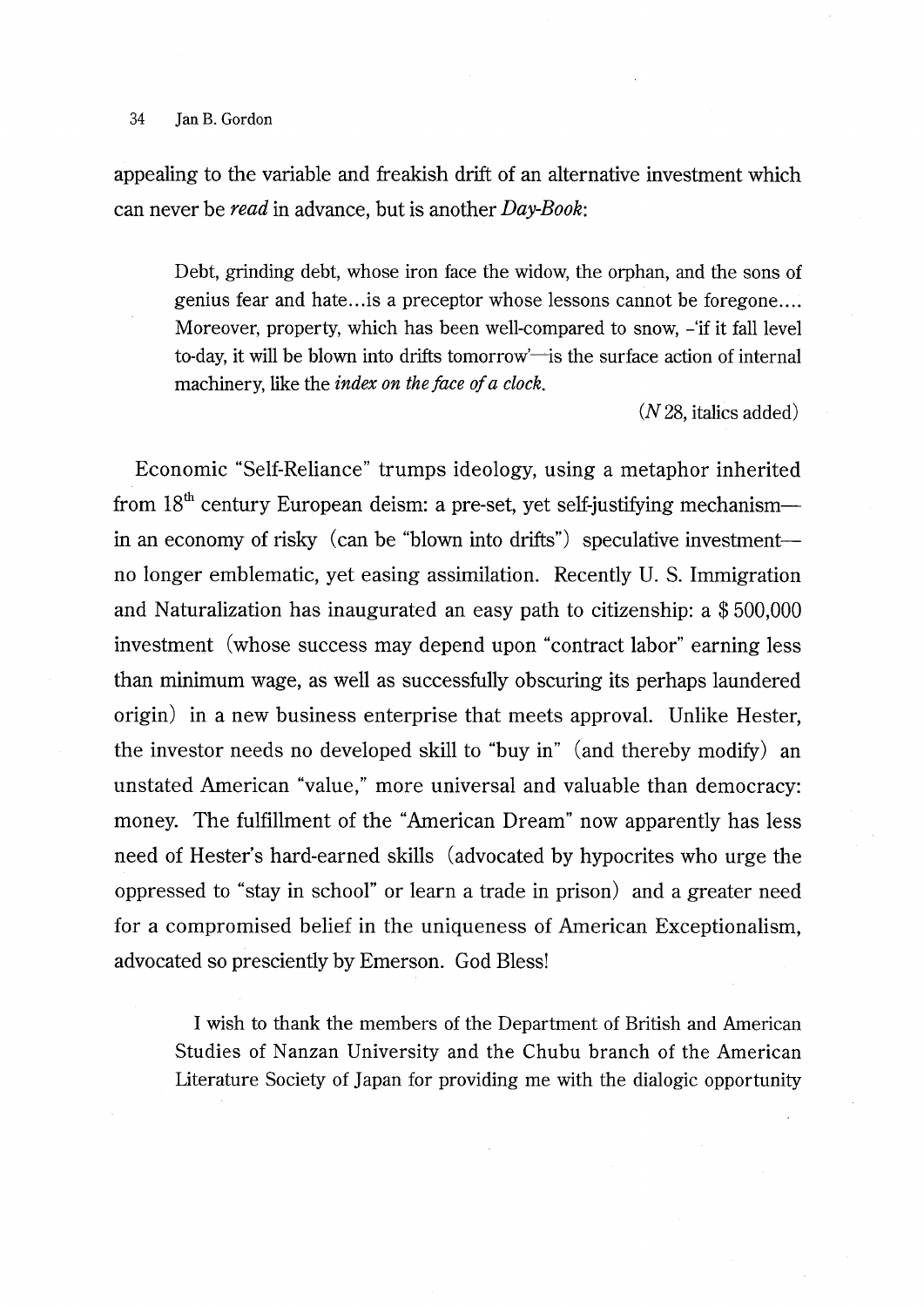to deliver an earlier version of these thoughts in March of 2011 at Nanzan University in Nagoya.

#### **NOTES**

- $\mathbf{1}$ See the argument advanced by Sharon Cameron, "Representing Grief: Emerson's 'Experience,' *"Representations* 15 (1986), pp. 15-41. Although interested in Emerson's treatment of mourning in the essay, Cameron's argument could be extended to include within grief, a characteristic rhetoric in which all men as well as nature are imagined as in some sense "fallen." The sense of loss is then internalized in various ways to make it part of a shared democratic experience. The rhetorical "hedging" (of ideological investment?) to which she alludes in Emerson might be part of the attempt to mourn the fall while seeing it as a prelude to a more "Fortunate Fall"—a resurrection. Both contradictory motifs must be maintained.
- 2 Waiter Benn Michaels, *The Gold Standard and the Logic of Naturalism: American Literature at the Turn of the Century* (Berkeley: Univ. of California Press, 1987).
- 3 Sacvan Bercovitch, *TheAmerican]eremaid* (Madison: Univ. of Wisconsin Press, 1980).
- 4 James Carroll, 'The Harsh Truth of the 'City on the Hill'," *International Herald Tribune*  (29 November 2011), p. 29.
- 5 J. L. Austin, *How to Do Things with Words* (Oxford: Oxford Univ. Press, 1962). The impossible self-creation of the United States of America surely caught Hawthorne's attention in his figure of Governor Bellingham. The man who lends his name to at least two American cities historically married his much younger house-keeper by administering and affirming his own marriage vows in his capacity as Governor, bonding church as state as self by mere enunciation. The irony of his administration of the catechism to the recalcitrant Pearl in *The Scarlet Letter-another* test of faith-is surely replete with irony.
- 6 Harold Bloom, *A Map of Mis-reading* (Oxford: Oxford Univ. Press, 1975), pp. 175-76.
- 7 Quentin Meillasoux, *After Finitude: An Essay on the Necessity of Contingency,* trans. Ray Brassier (London: Continuum, 2009).
- 8 By contrast, British fiction is surely more recuperative with its plethora of houses to be restored to rightful owners or to be passed on to descendants who might maintain its cultural, political, and aesthetic values: *Waverley; Mansfield Park,· Wuthering Heights; Bleak*